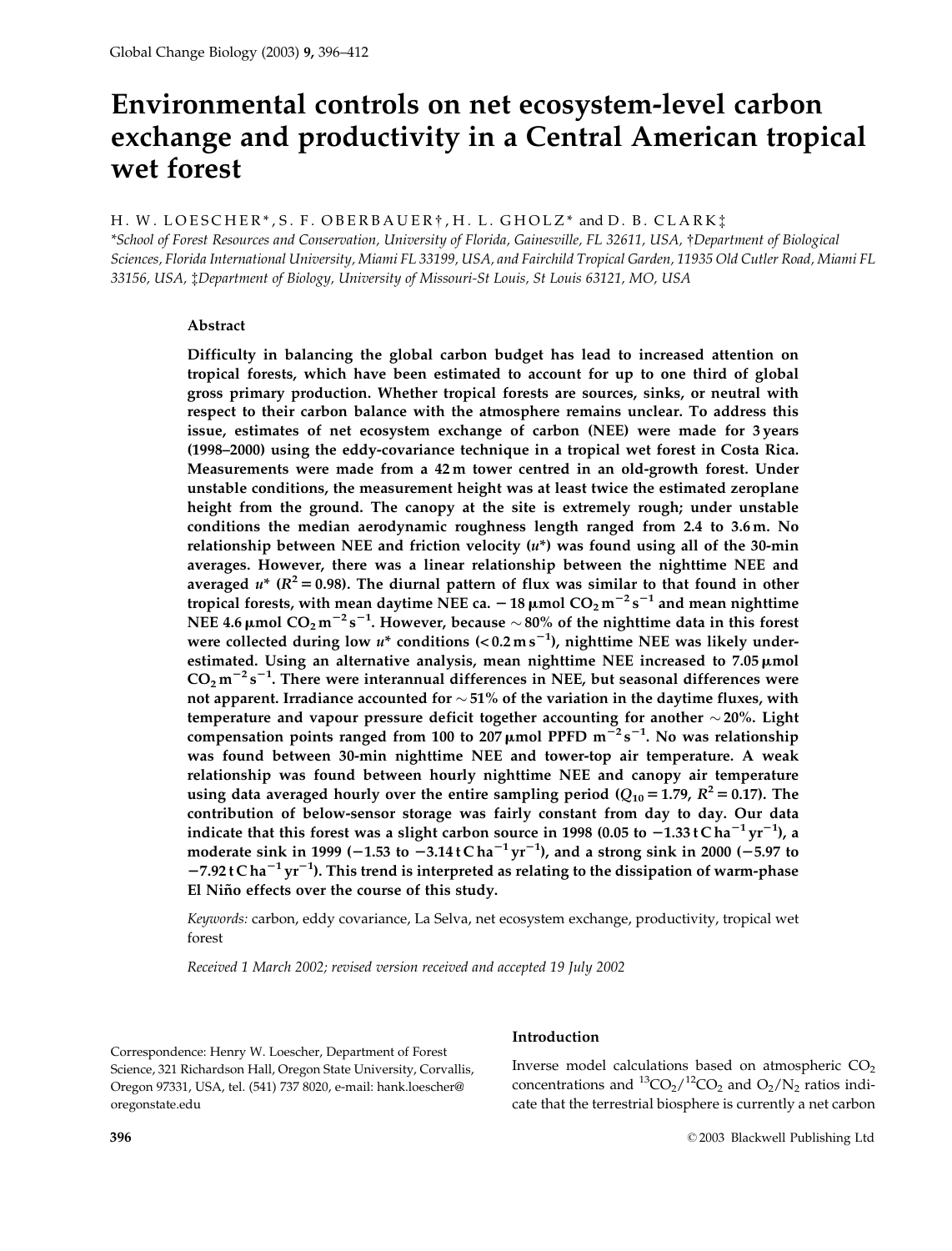sink, partially offsetting the additions of  $CO<sub>2</sub>$  from fossil fuel combustion and deforestation (Schimel et al., 2001). Temporal variation in carbon uptake and emissions by terrestrial ecosystems has an effect on interannual variations in atmospheric  $CO<sub>2</sub>$  concentrations (Schimel et al., 2001), although the magnitude remains uncertain (IPCC, 1995; Houghton, 1996; Houghton et al., 1998). Recent attempts to measure net ecosystem  $CO<sub>2</sub>$  exchange (NEE) with the atmosphere have focused on temperate, boreal, and arctic ecosystems (Frolking et al., 1996; Goulden et al., 1996; Vourlitis & Oechel, 1997; Clark et al., 1999; Black et al., 2000; Valentini et al., 2000; Aubinet et al., 2001; Law et al., 2001), with only few studies occurring in tropical forests (Fan et al., 1990; Grace et al., 1996; Mahli et al., 1998). However, tropical forests account for  $\sim$ 35% of global net primary productivity,  $>50\%$  of the carbon in above-ground terrestrial biomass and  $\sim$  20% of the soil carbon (Melillo et al., 1993; Dixon et al., 1994). Old-growth rainforests were historically thought to be carbon neutral (input = output, NEE = 0). This was challenged by Grace et al. (1995a) and Fan et al. (1990) based on eddy covariance, which suggested that apparently long undisturbed Amazon forests sequester carbon. If generally true, the implications for carbon science and policymaking are enormous.

The objective of this study was to define the patterns of diurnal and annual NEE and their climatic controls for a lowland tropical wet forest in north-eastern Costa Rica. At this forest, large interannual fluctuations in aboveground net primary productivity since 1984 closely paralleled fluctuations in atmospheric  $CO<sub>2</sub>$  concentrations and were negatively correlated with average nighttime minimum temperatures (Clark et al., in review). In this paper, we assess the effects of environmental variations on the diurnal, seasonal, and interannual patterns NEE for this forest from 1998 through 2000.

# Materials and methods

#### Study site

This study was conducted as part of a long-term study of tropical forest carbon cycling, the CARBONO project, at the La Selva Biological Station, Puerto Viejo de Sarapiquí, Costa Rica (10°25'51"N, 84°00'59"W, elevation 80-150 m.a.s.l). La Selva is located in north-eastern Costa Rica in the Caribbean lowlands at the base of the central volcanic chain. The forest was classified as tropical wet forest in the Holdridge life zone system by Hartshorn & Peralta (1988). La Selva averages 100 trees  $ha^{-1} > 10$  cm diameter ha<sup>-1</sup> from  $\sim$  100 species (Lieberman *et al.*, 1985), dominated by the mimosoid legume canopy species, Pentaclethra macroloba (34% of the basal area, Clark & Clark, 2000). Mean tree height is 20–25 m, with emergents

exceeding 60 m. Canopy gaps occupy  $\sim$  0.01–0.04 ha ha<sup>-1</sup> (Denslow & Hartshorn, 1994) making the overall canopy very aerodynamically rough. Incident mean (1993–1998) daily solar radiation was 14.9 MJ m<sup>-2</sup> d<sup>-1</sup>, with a range from 0.4 to 31.3 MJ  $m^{-2}d^{-1}$ . Mean annual temperature (1982–1998) was 24.6 °C (Organization for Tropical Studies (OTS), unpublished weather records). Mean annual precipitation was 4000 mm (1963–91), with a short drier period from December to the end of May, but with no month receiving less than 100 mm (Sanford et al., 1994). The La Selva landscape contains primarily two features, residual lava flows in upland areas, which drained northeast into riverine areas. This creates a rolling topography with  $\sim$  20–30 m relief between stream bottoms and ridgetops. Soils range from relatively fertile Inceptisols in riverine areas to low pH, low phosphorus Ultisols in upland areas (Sollins et al., 1994). There was no interannual variation of soil CO<sub>2</sub> emission rates from 1998 to 2000 (Schwendenman et al., in press). Temporal variations in soil CO<sub>2</sub> efflux from that study were primarily related to soil water content, not temperature. For both soil types at La Selva, CO<sub>2</sub> efflux decreased with higher soil water content, likely due to lower diffusion rates and lower  $CO<sub>2</sub>$  production rates (Schwendenman et al., in press).

Moisture-laden north-east trade winds originating over the Caribbean Sea dominate surface winds (Hastenrath, 1991). During most (85%) daytime hours, the annual mean surface wind direction is 90°. The wetter season (June through November) and drier season (mid-December through May) are controlled by the movement of the equatorial low-pressure trough (i.e. the eastern Pacific intertropical convergence zone, or ITCZ). During the drier season, the subtropical Hadley cell dominates general circulations, while the tropical cell dominates wet season circulations (Sanford et al., 1994). Other circulations may influence wet season climate, including temporales, polar air masses that move down the North American continent generating depressions and prolonged rain events chiefly occurring in November and December (Schultz et al., 1998). Veranillos, temporary and often irregular movement of the South Pacific anticyclone northward, create short dry periods typically lasting 7-10 days in September or October. Sanford et al. (1994) and Holdridge et al. (1971) provide further site information for La Selva, and Waylen et al. (1996a) and Hastenrath, (1991) provide more details on its climatology.

Because La Selva is located at 10°N latitude, there is little diurnal change in sunlight over the course of the year, with only a 40-min difference in day length between solstices. For this study, sunrise and sunset were defined as 0600 and 1800, delineating daytime and nighttime periods.

A 42 m tower was used to access the canopy environment and to support meteorological instrumentation.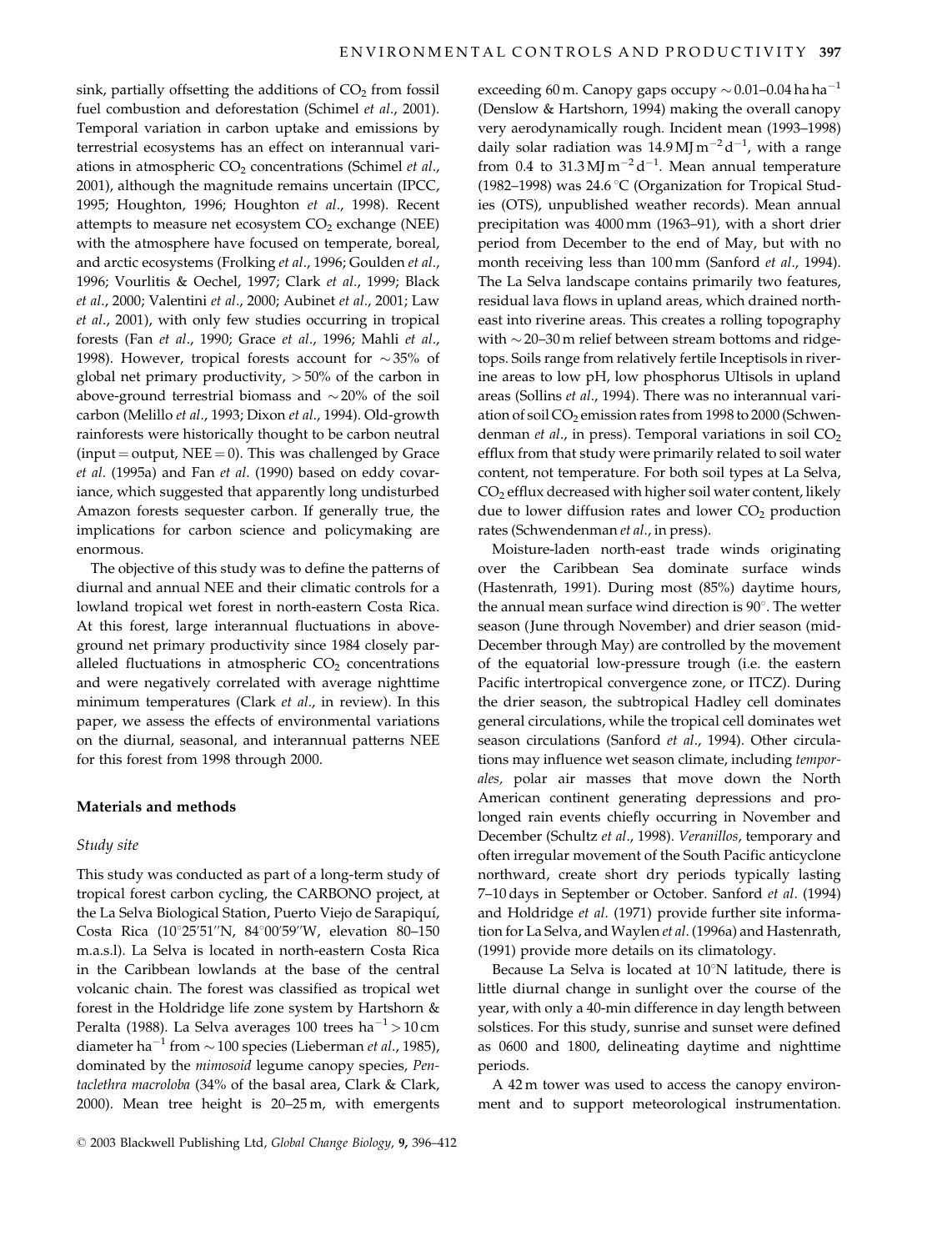The site was a relatively flat upland area where ridgetops are  $\sim$  450 m apart, with  $\sim$  20–30 m relief between stream bottoms and ridgetops (OTS unpublished digital elevation model). After accounting for stability effects, a source area model (Schuepp et al., 1990) was used to estimate that under stable conditions, 95% of the cumulative flux was derived from within 1.2 km of the tower (at a mean horizontal windspeed of  $3 \text{ m s}^{-1}$ ). The tower was sited to minimize edge effects, below-canopy advection either to or from the site, and any major directional differences due to forest composition and structure.

# Meteorological data

Microclimate data were collected continuously at the tower top. Measured variables included incident radiation (LI-190, LI-Cor Inc., Lincoln, NE), photosynthetic photon flux density (PPFD, LI-200X, LI-Cor Inc.), aspirated air temperature ( $T_a$ , 100 $\Omega$  platinum RTD, Omega Engineering, Stamford, CT), and bulk rainfall (TE525 metric, Texas Electronics, Dallas, TX). Atmospheric pressure (PB105, Vaisala, Helsinki, Finland) was monitored at ground level.

All of the above data were collected at an interval of 5s and compiled as 30-min averages with dataloggers (CR10X and 21X, Campbell Scientific Inc., Logan, UT). Instruments were cleaned, leveled as necessary, and recalibrated according to manufacturers' instructions. At times when the PPFD sensor was not operational, PPFD was estimated by a linear regression equation relating PPFD to incident radiation ( $R^2 > 0.99$ ). Likewise, when either power outages occurred or aspirated air temperature were not logged, air temperature was estimated from a regression against a CS500 air temperature sensor (Campbell Scientific) also mounted at 42 m in a radiation shield ( $R^2 = 0.98$ ).

Long-term meteorological data from La Selva were used to examine decadal scale trends in microclimate (OTS, http://www.ots.duke.edu). PPFD and air temperature have been measured since 1982 and bulk precipitation since 1961.

To assess zero-plane displacement  $(d)$ , or the mean level of momentum absorption, four 3-cup anemometers (Model 03103-L, R.M. Young, Traverse City, MI) were mounted vertically along the tower at 35.5, 31.6, 28.2, and  $25 \text{ m}$  above the ground.  $d$  was then estimated by determining the intercept  $(y_0)$  of Eqn (1):

$$
\log d = \int_{Z_{25}}^{Z_{355}} \log(\bar{u}) + y_0 \tag{1}
$$

where  $Z$  is measurement height above the ground  $(m)$ ,  $\bar{u}$  is the 30-min time average of the instantaneous measurement of horizontal wind velocity  $\rm (cm\,s^{-1})$  at each height.

Roughness length  $(z_0)$  was estimated using d

$$
z_0 = (Z_m - d) \cdot \left(\exp \frac{u^*}{\bar{u}_m k}\right)^{-1} \tag{2}
$$

where  $Z_m$  is the measurement height (42 m),  $u^*$  is friction velocity (m s<sup>-1</sup>),  $\bar{u}_m$  is the 30-min time average of the instantaneous measurement of horizontal wind velocity at measurement height (m  $s^{-1}$ ), and  $k$  is the von Karmen constant (0.41, dimensionless).

The ratio of convective to mechanical production of turbulent kinetic energy (Monin-Obukov length, L) was used to determine atmospheric stability as in Eq. (3):

$$
L = \frac{-\rho C_{\rm p} T_{\rm a} u^{*3}}{g k H} \tag{3}
$$

where, r is the density of air (kg m<sup>-3</sup>),  $C_p$  is the specific heat capacity of air (J kg<sup>-1</sup> K<sup>-1</sup>),  $T_a$  is in Kelvin (K), g is acceleration due to gravity ( $\text{m s}^{-2}$ ), and H is the sensible heat flux density  $(\text{J} \text{ m}^{-2} \text{s}^{-1})$  (Rosenberg *et al.*, 1983; Montieth & Unsworth, 1990; Pahlow & Parlange, 2001).

#### Net ecosystem exchange (NEE) measurements

A closed-path eddy covariance system was used to estimate the portion of NEE contributed by turbulent exchange. Because the below-canopy environment was not always subject to turbulent transfer (i.e. well-mixed conditions), a profile system was used to estimate the rate of change of  $[CO<sub>2</sub>]$  below the canopy. NEE was then estimated as:

$$
NEE = \overline{w'CO_2'} + \int_{Z_{0.5}}^{Z_{27}} \frac{\partial [CO_2]}{\partial t} \, \partial Z_{27}
$$
 (4)

where  $w'$  and  $CO_2'$  are the deviations of instantaneous values from a running mean of vertical windspeed  $(m s^{-1})$  and molar fraction of CO<sub>2</sub> (µmol CO<sub>2</sub> mol<sup>-1</sup>), respectively, and  $Z_x$  is measurement height (m). The first term of Eqn (4) is the 30-min time-averaged eddy covariance flux. The second term is the storage flux below 42 m. The convention used is that negative values of NEE correspond to uptake of  $CO<sub>2</sub>$  by the forest from the atmosphere.

A 3-D sonic anemometer (K-probe, Applied Technologies Inc., Boulder CO) was used to measure wind velocities in each polar coordinate  $(w, v, u)$  and sonic temperature  $(\theta)$ . The gas sampling inlet was mounted on the sonic anemometer, colocated with the top transducer in the w-axis, and sampled close to the sonic 3-D volume without disturbing the pathway between transducers. There was no significant effect on the frequency response of the wind statistics using the gas sampling inlet at this location, based on an examination of flow from the mean wind direction. Infrared gas analysers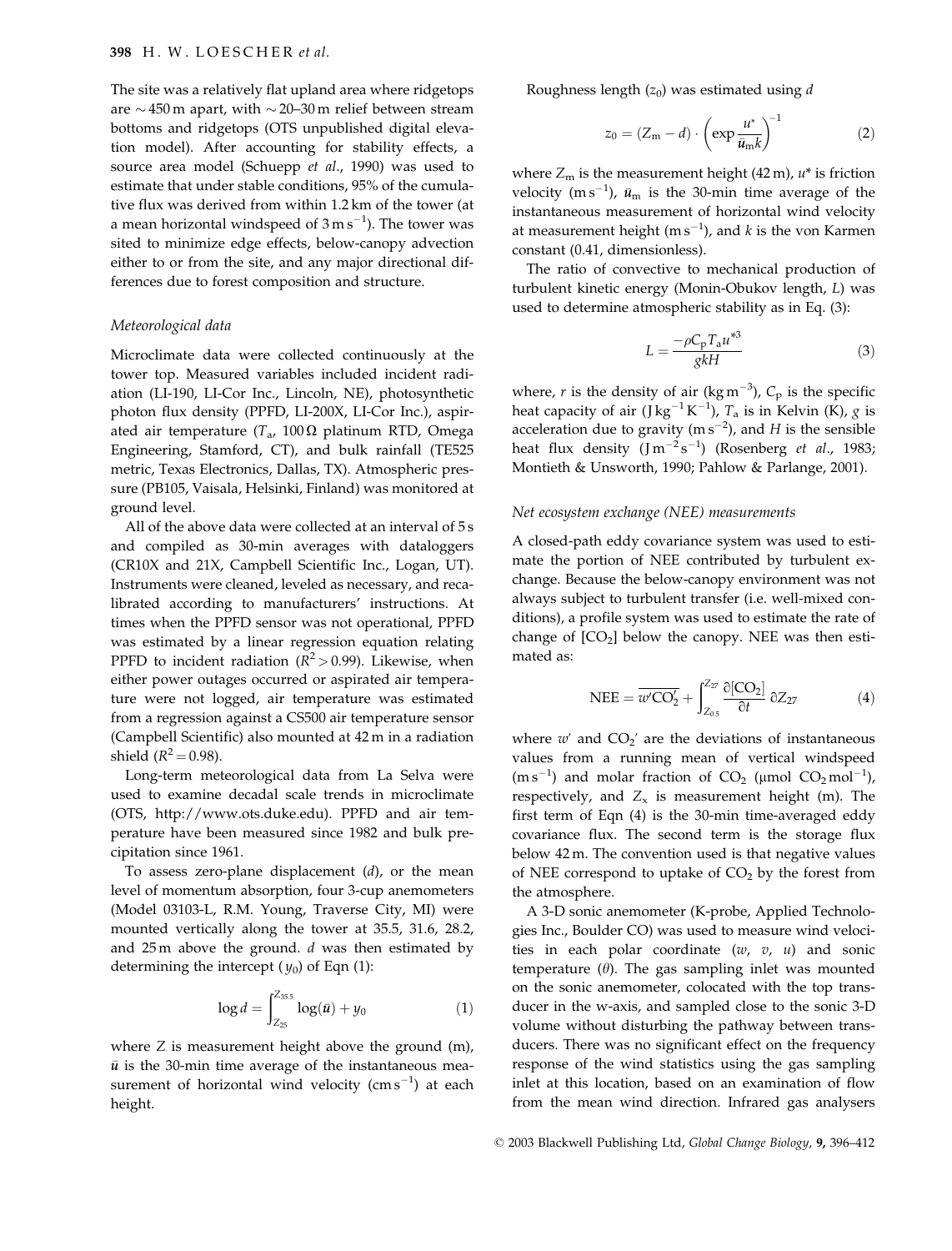(IRGA, model LI-6262, LI-Cor Inc.) were used to measure concentrations of  $CO<sub>2</sub>$  and  $H<sub>2</sub>O$  vapour, controlled for pressure and temperature at ground level inside a climate-controlled structure. Flow rates were maintained by pumps (KNF Neuberger, Trenton, NJ) and mass flow controllers (Model series 200,0-10 lpm, Teledyne Hastings Inc., Los Angeles CA). Sampled air flowed through  $\sim$  60 m of tubing (4.8 mm ID Teflon tubing) at a rate of 8 lpm resulted in a lagtime of  $\sim$  14.2 s.

The NOAA flux software program (McMillen, 1988), with a 400 second digital recursive running mean and a fixed lagtime, was used to collect raw eddy covariance data files. To address concerns that this averaging time would not fully account for the transfer of  $CO<sub>2</sub>$  at longer time scales, we compared flux estimates using 400, 600, and 800s time constants and found no significant differences in either flux densities, or frequency attenuation. Additional analyses compared estimates based on the 400s time constant to estimates derived using Reynolds detrending for 30-min periods and found only small differences during transitional periods (i.e. during rapidly building or decaying convective boundary layers). Relative differences were as large as 13%, but during these periods, absolute fluxes were generally small so effects on NEE slight. Over 60 min intervals, average differences between the two estimates were  $\pm$  3%. An intercomparison of NEE was conducted using the 'standard' AmeriFlux roving system and our eddy covariance system in the spring of 1999, which yielded a slope of a 1:1 regression and a  $R^2 = 0.98$  (unpublished data).

A 12-bit analogue-to-digital board digitized IRGA voltage outputs. Covariances, wind and scalar statistics, and coordinate rotations were calculated in real time at 10 Hz. Protocols for accuracy, precision, quality control and assurance were used as defined by the AmeriFlux Science Plan (http://cdiac.esd.ornl.gov/programs/ameriflux/ scif.htm).

For valid eddy covariance measurements, the response of all instruments must be as fast as, or faster than, the turbulence that is carrying the bulk of mass and energy. This process occurs between frequencies of 1-10 Hz, within the inertial subrange (Kaimal & Finnigan, 1994). While the sonic anemometer operates at 10 Hz, the frequency response for the IRGA is slower, at  $\sim$  8–9 Hz. To account for this frequency loss on NEE, Fast Fournier Transfer (FFT) analyses were applied. Since temperature  $(\theta)$  was measured by the sonic anemometer at 10 Hz, the cospectra for  $w'\theta'$  was considered ideal (e.g. Goulden et al., 1996; Hollinger et al., 1999). The proportion of signal lost was determined by comparing the summed cospectral density in the inertial subrange to that of the total spectra for  $w'\theta'$  and  $w'CO<sub>2</sub>'$  to estimate a spectral correction factor,  $SC_f$ :

$$
\frac{SC_f = \sum_{0.1}^1 nS_{w'CO_2'} * w'CO_2'^{-1} / \sum_{0.001}^{10} nS_{w'CO_2'} * w'CO_2'^{-1}}{\sum_{0.1}^1 nS_{w'\theta'} * w'\theta'^{-1} / \sum_{0.001}^{10} nS_{w'\theta'} * w'\theta'^{-1}}
$$
\n(5)

where  $S_{w'x'}$  is spectral density of w' and  $CO_2'$  or  $\theta'$ , n is the natural frequency, and  $w'x'$  is the mean covariance of w' and  $CO_2'$  or  $\theta'$  (Baldocchi & Meyers, 1989; Meyers & Baldocchi, 1991). Although we assumed that the dissipation of turbulent kinetic energy occurred in the inertial subrange for all the scalars, we did not expect that the Kaimal spectral relationship (a slope of  $-2/3$  within the inertial subrange) would hold for every 30-min period because of roughness, differing stabilities, and possible density driven flows over time.

Profile measurements were used to calculate belowcanopy  $CO<sub>2</sub>$  storage dynamics (Eqn 4).  $CO<sub>2</sub>$  was collected from 6 inlets at 0.5, 7.3, 11.95, 16.55, 21.2, and 27.6 m. A datalogger (model 21X, Campbell Scientific Inc.) was used to operate solenoids that switched the flow  $(\sim 3 \text{ lpm})$  from each inlet through the IRGA (Li-Cor 6262) for 5 min during each 30-min period and to record the raw data. Platinum resistance thermometers  $(100 \Omega)$ PRT, m68, Omega Engineering) housed in radiation shields were colocated with each inlet. When sampling occurred, the airflow acted to aspirate the PRTs. Temperature and humidity profiles were used to account for changes in mass flow due to changes in density (Webb et al., 1980). Below-canopy storage was calculated from line-averaged profile measurements using Eqn (4); it was assumed that this profile was similar across the flux source area.

Both eddy covariance and profile measurements began in April 1998 and continued through the end of December 2000. Gaps in measurements occurred for periods of 2-14 days when either power failure or instrumentation malfunctions occurred. IRGAs were calibrated every 2-3 days. Improved precision in calibration was achieved starting in February 1999 by plumbing nitrogen through the IRGA reference cell as a zero reference.

A model was used to relate daytime NEE to PPFD (Ruimy et al., 1995):

$$
NEE_{day} = R_E + \frac{\phi \alpha P_{\text{max}}}{\phi \alpha + P_{\text{max}}} \tag{6}
$$

where NEE<sub>day</sub> was calculated using Eqn (4),  $P_{\text{max}}$  is maximum ecosystem CO<sub>2</sub> uptake rate (µmol CO<sub>2</sub> m<sup>-2</sup> s<sup>-1</sup>),  $R_E$ is ecosystem respiration (mmol  $CO_2 m^{-2} s^{-1}$ ),  $\phi$  is PPFD (µmol m<sup>-2</sup>s<sup>-1</sup>), and  $\alpha$  is apparent quantum efficiency  $(\partial CO_2 / \partial \phi)$ .

To describe the effects of temperature on nighttime NEE, a second model was used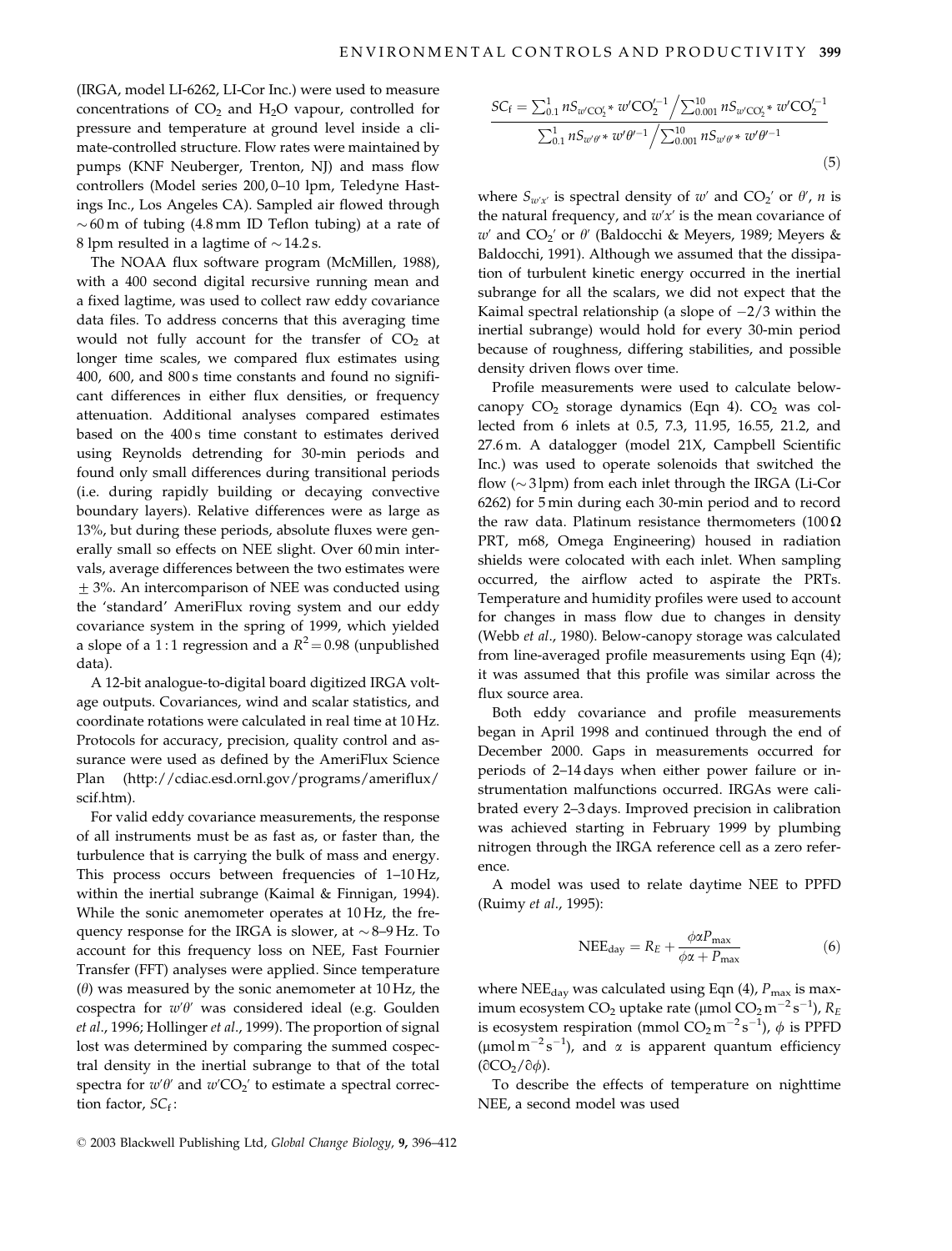$$
NEE_{night} = R_0 \exp^{(b*T)} \tag{7}
$$

where  $R_0$  is the base ecosystem respiration rate (µmol  $CO<sub>2</sub> m<sup>-2</sup> s<sup>-1</sup>$ ) when air temperature is 0 °C, T is temperature ( ${}^{\circ}$ C), and *b* is an empirical coefficient.

A general linear model (SAS ver. 8.01, Cary, NC) was used to test first and second order effects of other variables on NEE, including PPFD, temperature, VPD, season and year. Sigmaplot ver. 5.0 (SPSS Inc., Richmond, CA) was used to describe these relationships.

# Data screening and gap filling for annual NEE estimation

To determine the response of NEE to PPFD, VPD and temperature, eddy covariance data were screened for validity and removed when either (i) the standard deviation of  $w'$ ,  $CO_2'$ , or  $\theta'$  was > 1.74 SD from the mean (Gaussian distribution), (ii) rain occurred, (iii) 30-min data collection periods were incomplete, or (iv) signals from either the sonic anemometer or the IRGA were outof-range (Hollinger et al., 1995; Anthoni et al., 1999). Profile data were removed when either (i) data were beyond 3 SD from the mean, (ii) 30-min data collection periods were incomplete, or (iii) signals from the IRGA were out-of-range.

To estimate annual NEE, from collected eddy covariance and profile data were similarly screened with the exception that no variance criterion was applied. This was to better account for exchanges of carbon during large ejections and ventilations through the canopy profile.

### Leaf area estimation

Although the La Selva forest is largely evergreen, seasonal differences in leaf area index (LAI) occur, because 8% of the tree species are deciduous in the dry season and 28% of tree species produce annual leaf flushes, many at the onset of the wet season (Frankie et al., 1974). Furthermore, many of the tree species are facultatively deciduous, losing up to half of their leaves during prolonged dry periods (Richards, 1996). Photographic estimates of eLAI (estimated LAI) were derived using the WINPHOT program (Ter Steege, 1996) each year during the wet and dry seasons across 18 randomly stratified 0.5 ha plots (for description of statistical design for plot layout see Clark & Clark, 2000). Within each plot, 6 photographs were made at each sampling date under diffuse light conditions at the same randomly chosen points. Because these estimates were derived optically with no means of direct calibration, they should be viewed relatively.

# **Results**

## Characterizing canopy level turbulence

There were  $-2/3$  slopes for the normalized spectra of wind velocities in the inertial subrange during periods of both stable and unstable atmospheric conditions, confirming a transfer of energy to the canopy with shear forces dominating (Fig. 1). The spectral density decreased during stable conditions (Fig. 1b), as did the eddy covariance flux estimates, but the general relationships still held. Buoyancy forces produced measurable vertical wind movement at night, as indicated by the positive 1:1 slopes at frequency 1 Hz. The observed shift in the spectral peak between stable and unstable conditions was similar to that reported in other studies (Anderson et al., 1986; Kaimal & Finnigan, 1994). The spectral correction factor based on these data ranged from 1.18 to 1.08 and varied with  $u^*$  (Fig. 2).

Zero-plane displacement ( $d$ ) and  $z_0$  for momentum also varied with stability (Table 1). During unstable periods  $(L < -50 \,\mathrm{m})$ ,  $z_0$  increased to  $\sim 2.4 \,\mathrm{m}$ , a long roughness length even for a forest (Hansen, 1993), with a mean level of drag (d) of  $\sim$  22 m. Aerodynamic roughness lengths



Fig. 1 The relationship between the normalized power spectra for the three wind vectors against frequency. Data are averages from 73,30-min periods from January 10 to Februray 28th, 1999, (a) Mid-day, unstable conditions, beginning at 12:00-12:30 pm, and (b) Mid-night, stable conditions, beginning at 23:00-23:30 pm. Graph is plotted in a log-log scale. Error bars are  $\pm$  1 SE.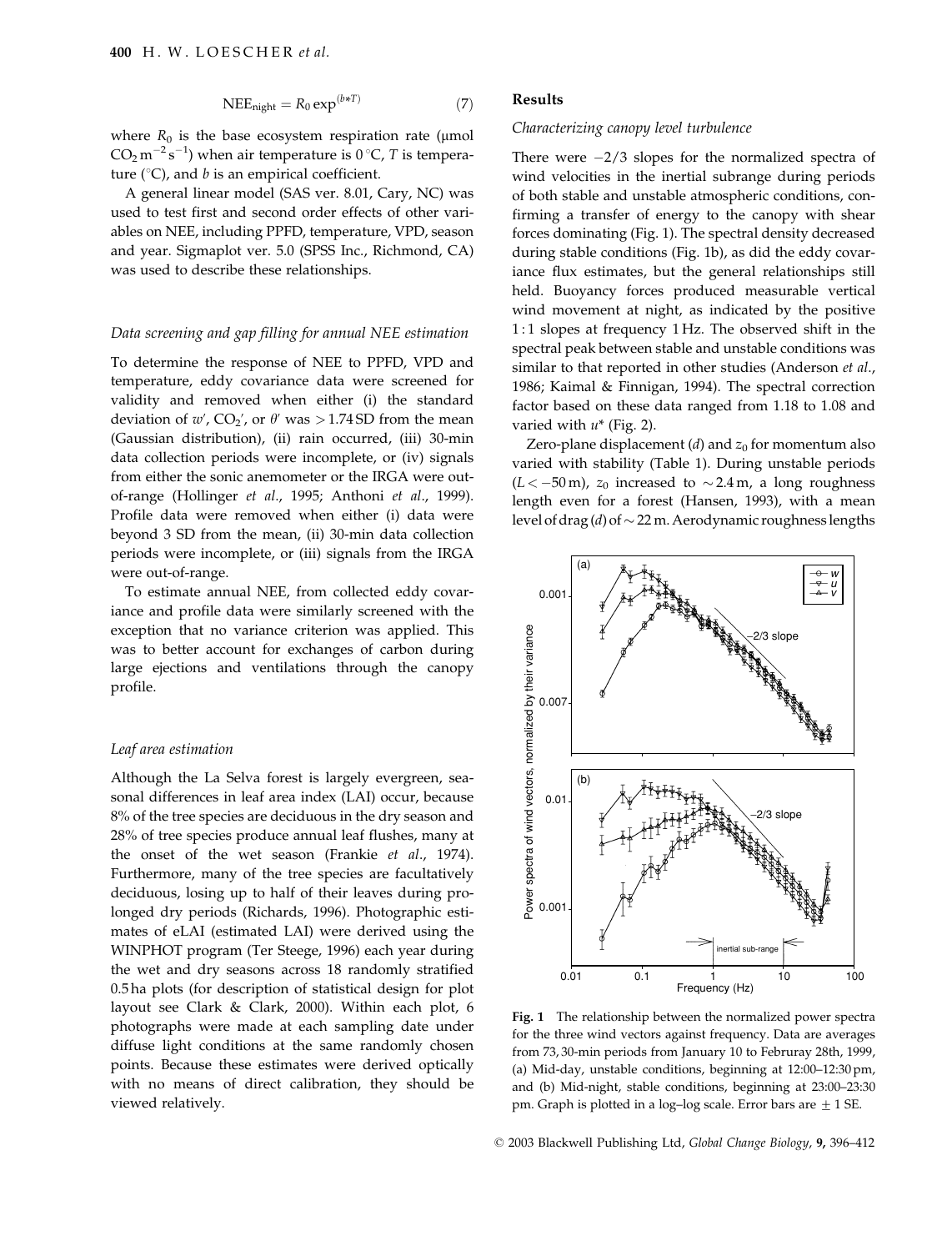sharply decreased from slightly unstable conditions  $(-50 < L < -10)$  to neutral conditions  $(-10 < L < 10)$ , indicating the quick formation of stratified laminar flow and the decoupling of the below-canopy environment.

The relationship between  $NEE_{day}$  and  $u^*$  was linear (Fig. 3a). There was an increase in the nighttime eddy covariance data with  $u^*$ , although no obvious threshold was observed (Fig. 3b). When nighttime eddy covariance data were averaged across  $u^*$  intervals of 0.025 m s<sup>-1</sup>, the relationship was strongly linear below a  $u^*$  of  $0.45 \text{ m s}^{-1}$ (Fig. 3b). No relationship, was found between the residuals from the energy budget and  $u^*$  under any stability conditions, so that no  $u^*$  threshold could be determined and used to filter data, as has been done in most other studies (e.g. Goulden et al., 1996; Clark et al., 1999). Because nighttime eddy covariance increased linearly with  $u^*$ , we assumed the air column was never fully purged and that the most accurate estimate of nighttime NEE was the combination of eddy covariance and storage fluxes which occurred at larger values of  $u^*$  (i.e.  $> 0.4 \text{ m s}^{-1}$ ). The consequences of these assumptions are discussed below.



Fig. 2 Diurnal time series of the spectra-based correction factor for CO<sub>2</sub> fluxes from La Selva as calculated from Eqn (5). Data are 90-min running means centred on the 30-min interval. Data are from 1998 to 2000. Error bars are  $\pm$  1 SE.

#### Diurnal patterns in NEE

The diurnal pattern of the  $CO<sub>2</sub>$  storage flux was very consistent throughout the year (Fig. 4a). The greatest fluxes were observed in early morning hours, when



Fig. 3 The relationship between  $u^*$  and 30 min daytime NEE (a), and nighttime eddy covariance and storage flux (b). Values of the both fluxes were averaged across intervals of  $0.025 \text{ m s}^{-1}$ , except for the righthand most eddy covariance point, in which were averaged for all data  $u^* > 0.4 \text{ m s}^{-1}$ . All screens were applied to EC flux data with the exception to \*EC flux data, where a variance criterion was ignored to better estimate the contributions from ventilations. Error bars are  $\pm 1$  SE.

Table 1 Estimates of zero-plane displacement (d from Eqn (1)), aerodynamic roughness length ( $z_0$ , Eqn (2)), according to stability class (L, Eqn (3), from La Selva Biological Station. Because estimates of d made using cup anemometers under neutral and stable conditions can be uncertain,  $u^*$  values are also reported. zero-plane displacement (d) and  $u^*$  estimates are median values  $\pm$  95% CI, L-values are means  $\pm$  1 SE, and *n* is number of 30-min periods

| Stability class   | $z_0$ (m)     | d(m)            | $u^*$ (m s <sup>-1</sup> ) | L(m)          |     |
|-------------------|---------------|-----------------|----------------------------|---------------|-----|
| Unstable          | $2.41 + 1.04$ | $21.5 + 1.80$   | $0.37 + 0.46$              | $-716+428$    | 57  |
| Slightly unstable | $3.62 + 0.95$ | $19.4 \pm 1.91$ | $0.34 \pm 0.13$            | $-22 \pm 1.5$ | 51  |
| Neutral           | $0.45 + 0.01$ | $22.1 + 6.73$   | $0.11 + 0.05$              | $1 + 0.6$     | 84  |
| Stable            | $0.44 + 0.21$ | $23.0 + 1.00$   | $0.22 \pm 0.05$            | $814 + 553$   | 186 |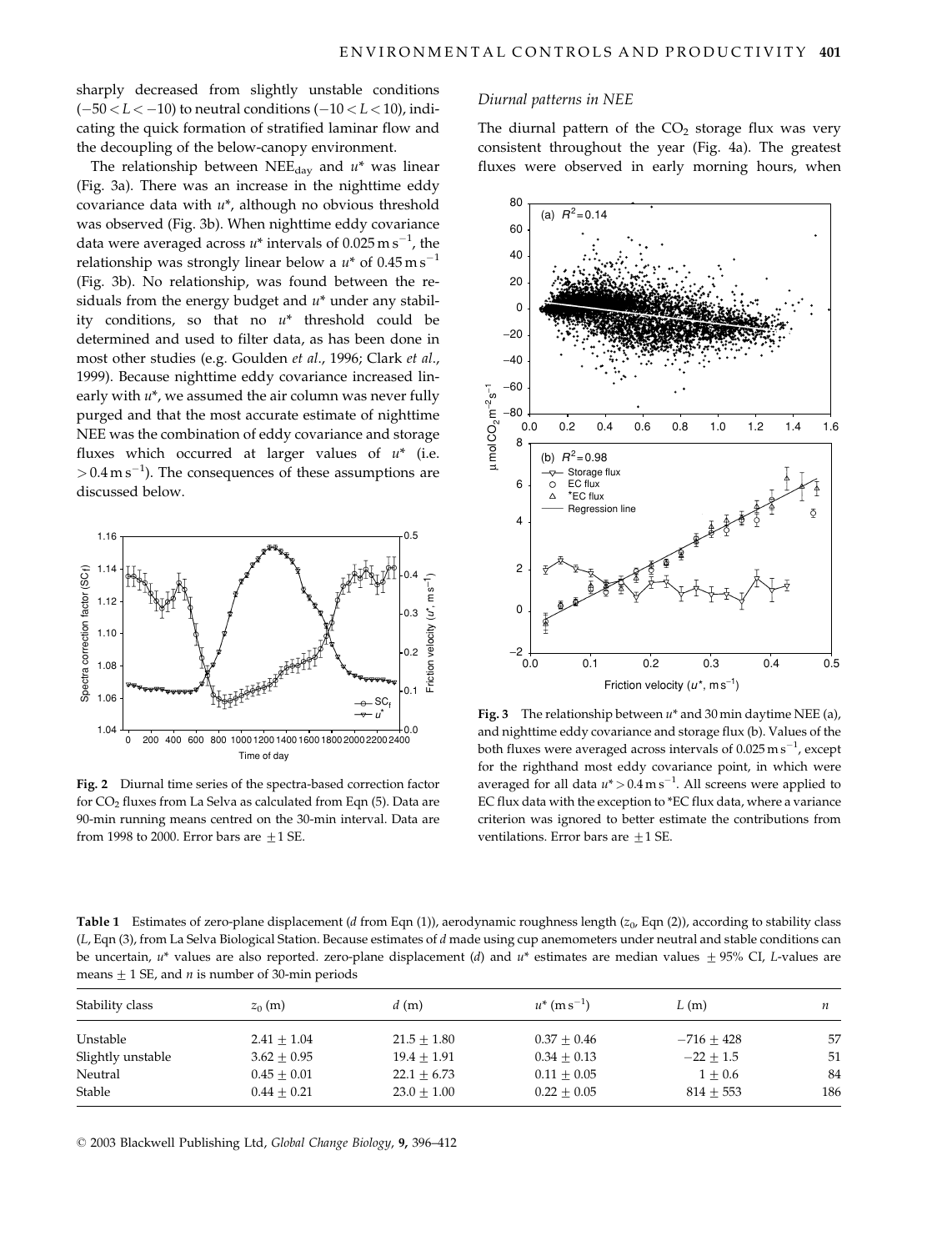below-canopy  $CO<sub>2</sub>$  that was respired during the night and stored in the air column below the sonic anemometer was vented or re-fixed through photosynthesis. The magnitude of morning ejections may be underestimated, because venting may skew the distribution of wind statistics in the 30-min dataset, and so other valid data could have been inadvertently removed during the screening process.

The maximum average storage flux was  $-5.6 \mu$ mol  $CO<sub>2</sub>$  m<sup>-2</sup> s<sup>-1</sup>, which occurred at  $\sim$  0800 when the convective boundary layer was developing, as shown by the increasing vertical windspeed in Fig. 4b. Storage fluxes decreased until  $\sim$  1400, after which only net effluxes from below the canopy were observed. This also coincided with peaks in below-canopy temperature (Fig. 4b) and vertical windspeed. Storage efflux increased to a peak just after sunset. The maximum nighttime (before 0600) storage efflux was 2.97 µmol  $CO_2 m^{-2} s^{-1}$ , with an average of  $1.6 \pm 0.13 \,\mathrm{\mu}$ mol CO<sup>2</sup> m<sup>-2</sup> s<sup>-1</sup>. Storage generally decreased throughout the night, along with temperature and vertical windspeed. Vertical windspeed and belowcanopy temperatures diverged between 1630 and 0130, which indicates that horizontal advection of below-canopy  $CO<sub>2</sub>$  off the site may have occurred and that a portion of the flux may have been missed (Mahrt et al., 2000).



Fig. 4 Diurnal characteristics of (a) storage fluxes, and (b) lineaveraged temperature and nonrotated vertical windspeed from La Selva (1998, 1999, 2000). A 90-min running average was used, with each estimate centred on the 30-min interval as indicated. Sample size for storage and line-averaged temperature were 5566 and for vertical windspeed 16333. Error bars are  $\pm$  1 SE.

The maximum NEE<sub>day</sub> based on the 3-year mean for each half-hour occurred at  $\sim$  1130, and closely followed the inverse pattern of PPFD (Fig. 5). Night-time eddy covariance flux was positive and fairly constant throughout the night. At dawn, this flux sharply decreased (uptake into the forest) for  $\sim$  30 min with decreases in L  $(Eqn (3)).$ 

## Environmental controls on NEE

 $NEE_{day}$  NEE<sub>day</sub> was negatively correlated with PPFD and had an estimated mean maximum of  $-18 \pm 9$  µmol  $CO<sub>2</sub> m<sup>-2</sup> s<sup>-1</sup>$  (Fig. 6a). PPFD alone accounted for 51% of the variation, with no significant effect of season. Residuals from this function were weakly related to temperature and VPD (Fig. 6b, c). A linear model that included second-order effects of year, PPFD, and VPD explained  $\sim$  72% of the total variation in NEE<sub>day</sub>

Since VPD includes temperature as a component, VPD and temperature are correlated, and since VPD directly affects stomatal conductance (Landsberg & Gower, 1997; Law et al., 2001), we examined the influence of VPD on  $NEE_{\text{day}}$  further by separating  $NEE_{\text{day}}$  into three VPD classes  $(0-0.5, 0.51-1.00,$  and  $>1.0$  kPa) and refitting Eqn (6) for each year. The results (Fig. 7, Table 2) show that the response function is more linear within a VPD class.  $P_{\text{max}}$  and  $R_E$  in 1998 were significantly lower than those found in 1999, while a in 2000 was greater than in the other two years (Table 2). Light compensation points ranged from 110 to 207 µmol  $CO_2 m^{-2} s^{-1}$ .

 $NEE_{night}$  The absolute mean NEE<sub>night</sub> was 4.82  $\pm$ 0.6 µmol  $CO<sub>2</sub> m<sup>-2</sup> s<sup>-1</sup>$  (mean  $\pm$  1 SD). This however,



Fig. 5 The mean diurnal pattern of eddy covariance (abovecanopy) and storage (below-canopy) fluxes, NEE and PPFD from La Selva (1998, 1999, 2000). All screens were applied towards the carbon flux data with the exception of the variance criteria. This was done to better estimate the contributions of ventilations in the overall flux. Error bars are  $\pm$  1 SE.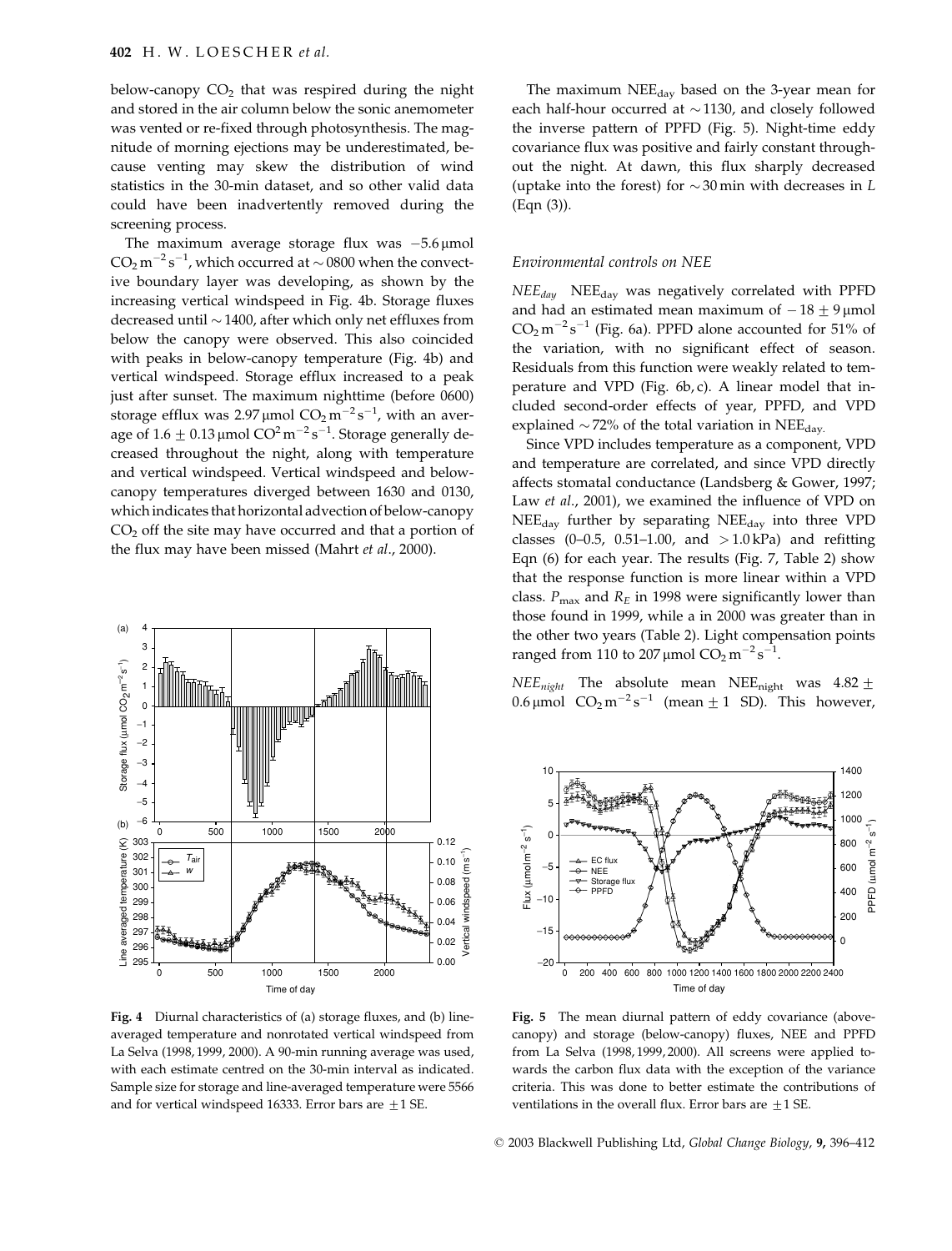

Fig. 6 Main effects of environmental variables on daytime NEE, where (a) is the light response of NEE for all data (1998-2000), (b) and (c) show the residuals from the light response function in relation to temperature and VPD, respectively.

may be an underestimate because  $> 80\%$  of the nighttime turbulent exchange measurements were made with  $u^*$  < 0.4 m s<sup>-1</sup>. Using only data with  $u^*$  > 0.4 m s<sup>-1</sup>, the esticonsiderablely larger, mate becomes  $7.05 \mu$ mol  $CO_2 m^{-2} s^{-1}$ , with  $5.97 \pm 0.28$  and  $1.08 \pm 0.41$  µmol  $CO<sub>2</sub> m<sup>-2</sup> s<sup>-1</sup>$  (mean  $\pm$  1 SE) the contributions from eddy covariance and storage fluxes, respectively. The averaged daytime  $R_E$  values (from Eqn (6), Table 2) ranged from 5.07 to 6.42 µmol  $CO_2 m^{-2} s^{-1}$ , which supports the greater validity of these higher NEE<sub>night</sub> values.

NEE<sub>night</sub> was weakly related to temperature over the entire sampling period (Fig. 8), with a  $Q_{10}$  of 1.79  $(P < 0.053)$ .

#### Estimating annual NEE

We estimated annual NEE in two ways. In the first case, half-hourly meteorological data were used to drive Eqn (6) for each year and VPD class to derive an annual NEE<sub>day</sub>. Then a fixed NEE<sub>night</sub> of 7.05 µmol  $CO_2 m^{-2} s^{-1}$ was subtracted (see above). We refer to these results as NEE<sub>modeled</sub>. In the second case, measured NEE<sub>dav</sub> and NEE<sub>night</sub> (with  $u^* > 0.4 \text{ m s}^{-1}$ ) were used, and only the gaps were filled using the procedure above; results are referred to as  $NEE_{gap}$ . There were marked differences in the cumulative NEE among years depending upon the method of estimation (Fig. 9). Annual NEE was estimated to be higher in 1999 and 2000 than in 1998, with 2000 the strongest sink year.

# **Discussion**

## Characteristics of the La Selva canopy

We assume that the eddy covariance measurements from La Selva were robust and represent the nature of  $CO<sub>2</sub>$ exchange between the canopy and the atmosphere on the basis of two requirements generally prescribed for this method: (1) a consistent energy cascade in the inertial subrange in the power spectra under both stable and unstable conditions (Kaimal & Finnigan, 1994), and (2) a measurement height was at least 1.8 times d (it was in fact at least 8 times  $z_0$  above d in unstable conditions and 6  $z_0$ above  $d$  under all other stability classes, Montieth  $\&$ Unsworth, 1990; Schmid et al., 2000). We found a welldeveloped energy cascade during nighttime conditions, likely due to roughness induced turbulence in the nighttime flows.

It is unclear why no  $u^*$  threshold in the eddy covariance data was observed. Turbulence structures above a fixed plane (e.g. a vegetated canopy) from other studies have generally been described using Monin-Obukov theory (Leclerc et al., 2003) and measured over uniform canopies with short aerodynamic roughness. As roughness lengths become greater  $(>1 \text{ m})$ , the effect on turbulence in the well-mixed layer and applicability of Monin-Obukov theory become questionable (Raupach & Finnigan, 1997; Ayotte et al., 1999; Nakamura & Mahrt, 2001). Under these conditions,  $u^*$  becomes homogenized over a broader range of turbulence lengths and potentially has less explanatory power (Nakamura & Mahrt, 2001). At La Selva, the uniformly linear relationship between NEE<sub>night</sub> and  $u^*$  was likely due to the lack of wellmixed conditions at night. There were insufficient data to see if this relationship held for values  $> 0.45 \text{ m s}^{-1}$ , or if it ultimately reached some asymptote. Some data that would have contributed toward developing a  $u^*$  filter may also have been screened out by other criteria.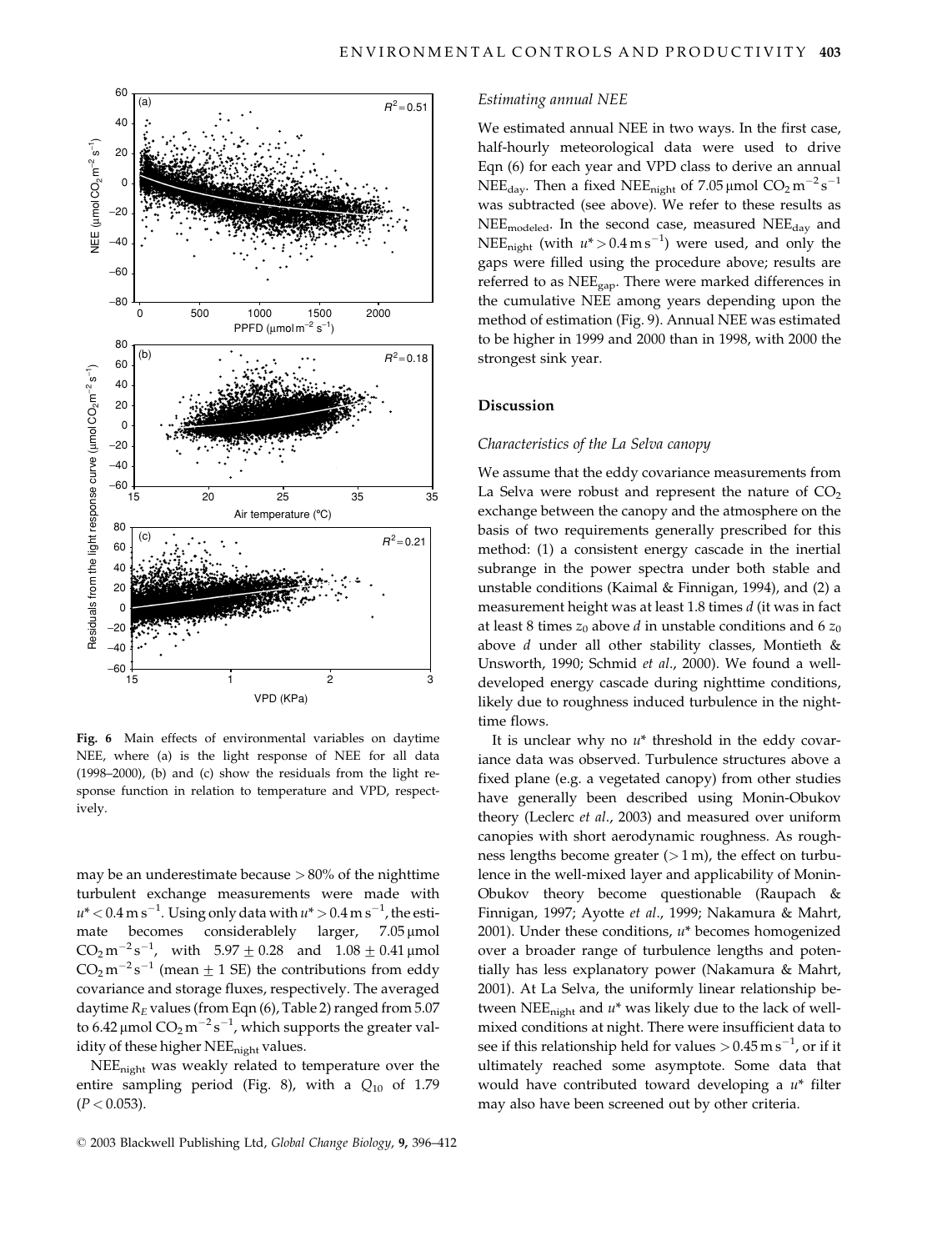

Fig. 7 NEE as a function of PPFD across a gradient of vapour pressure deficits for years 1998, 1999 and 2000 from La Selva, Costa Rica.

Table 2 Parameter estimates and statistics from the light response function Eqn (5) across VPD classes and year (mean  $\pm$  1 CI, \*P-value). The  $P_{\text{max}}$  coefficients are presented at 2200 µmol m<sup>-2</sup>s<sup>-1</sup> in the VPD class 0-0.5 kPa, because the light response function has a close to linear relationship

| <b>VPD</b>                                    | Year | $P_{\text{max}}$                                                                           | $\alpha$                                                                                       | $R_E$                                                                            | $R^2$                        | Light compensation point |
|-----------------------------------------------|------|--------------------------------------------------------------------------------------------|------------------------------------------------------------------------------------------------|----------------------------------------------------------------------------------|------------------------------|--------------------------|
| $0 - 0.50$<br>$0.51 - 1.00$<br>>1.0<br>Pooled | 1998 | $-32.72$ na $< 0.002$<br>$-43.60 + 4.92$<br>$-32.40 + 3.70$<br>$-40.80 \pm 3.95^{\dagger}$ | $0.0260 + 0.003$<br>$0.0356 + 0.007$<br>$0.0317 + 0.010 0.0019$<br>$0.0346 + 0.005^{\ddagger}$ | $4.51 + 0.35$<br>$4.50 + 1.13$<br>$5.33 + 1.90$ 0.005<br>$5.07 + 0.60^{\dagger}$ | 0.44<br>0.45<br>0.35<br>0.49 | $146 + 1.6$              |
| $0 - 0.50$<br>$0.51 - 1.00$<br>>1.0<br>Pooled | 1999 | $-29.99$ na $< 0.03$<br>$-52.40 + 5.34$<br>$-37.80 + 1.79$<br>$-55.01 \pm 5.78^{\$}$       | $0.0217 + 0.0020$<br>$0.0344 + 0.0052$<br>$0.0377 + 0.0083$<br>$0.0311 + 0.0035^8$             | $5.77 + 0.44$<br>$5.52 + 0.99$<br>$5.92 + 1.73$ 0.0006<br>$6.42 + 0.66$          | 0.39<br>0.47<br>0.52<br>0.50 | $207 + 2.2$              |
| $0 - 0.50$<br>$0.51 - 1.00$<br>>1.0<br>Pooled | 2000 | $-26.52$ na<br>$-39.00 + 3.0$<br>$-40.10 + 7.2$<br>$-37.00 + 2.07$                         | $0.054 + 0.009$<br>$0.058 + 0.016$<br>$0.039 + 0.036 0.067$<br>$0.058 + 0.009$                 | $6.02 + 0.94$<br>$7.85 + 2.13$<br>$6.57 + 8.80$ 0.22<br>$6.33 + 0.83$            | 0.48<br>0.59<br>0.30<br>0.51 | $110 + 1.3$              |

\*All parameter estimates were at least significant to  $P < 0.0001$  with an  $\alpha = 0.05$ , unless otherwise noted.

<sup>†</sup>Denotes a significant difference between 1998 and 1999.

 $*$ Between 1998 and 2000.

<sup>§</sup>Between 1999 and 2000.

## Environmental controls on NEE

The average diurnal pattern in NEE (Fig. 5) is strongly symmetrical around 1130. On average, the storage term contributed 33% to NEE<sub>night</sub>. The power spectra for nighttime eddy covariance indicated a transfer of mass and energy, but the flux was relatively small and the source distance quite long  $(1.5-2.0 \text{ km})$ . The nighttime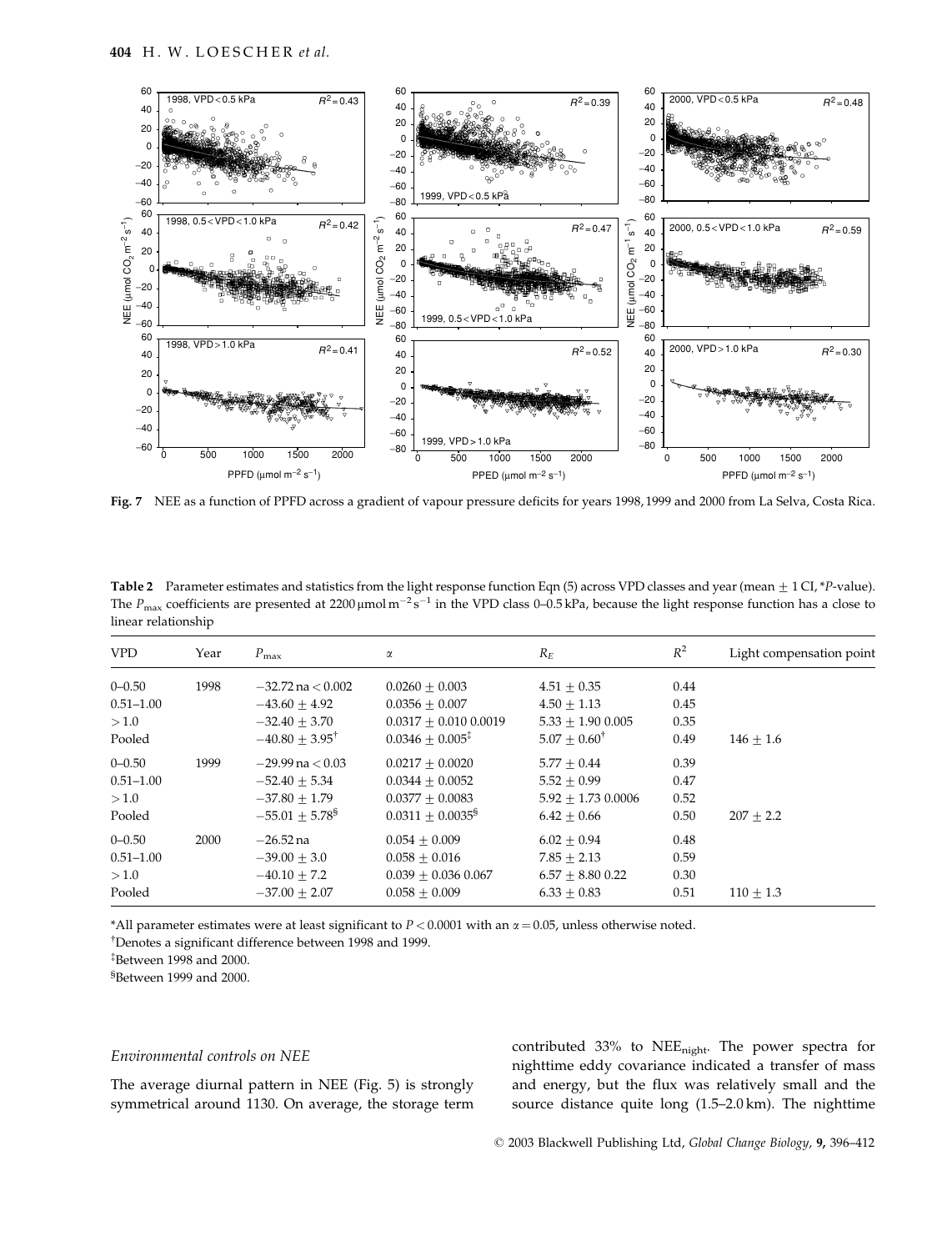

Fig. 8 The relationship between NEE<sub>night</sub> and line-averaged (below-canopy) temperature. NEE<sub>night</sub> estimates are the aggregated averages from each nighttime 30-min period from the whole study period (Fig. 4a). Temperature is an average from six measurements through the canopy profile from 27 to  $0.5<sub>m</sub>$ 



Fig. 9 Cumulative NEE from La Selva Costa Rica for 1998-2000. Estimates were calculated using (a) the results from the light response equations across VPD classes and a fixed estimate for nighttime respiration, and (b) direct estimates of daytime and nighttime NEE with gaps filled using data from NEE<sub>modeled</sub>.

© 2003 Blackwell Publishing Ltd, Global Change Biology, 9, 396-412

environment below the canopy is quite different from that at the tower top and subject to diabatic flows controlled by changes in air density and slope (Mahrt, 1992), making the source area for the storage flux more localized. The greatest variation in nighttime  $CO<sub>2</sub>$  profiles occurred during periods with the most rapid changes in  $T_a$ . The diurnal patterns in  $CO_2$  profiles and respective storage fluxes, however, were relatively constant throughout our measurement period. After the morning vents re-assimilation of stored  $CO<sub>2</sub>$  dissipated, NEE<sub>dav</sub> was clearly dominated by above-canopy fluxes. Increases in the observed below-canopy efflux from 1400 to 1930 were likely due to less mixing of the airspace (i.e. decreases in  $u^*$  and mean vertical velocity, Figs 2 and 4b), and a larger fraction of respiration contributed by photosynthesis and growth.

A coarse estimate of the amount of recycled  $CO<sub>2</sub>$  can be obtained as the difference between integrated NEE<sub>night</sub> and the morning storage flux. This yields a value of 32% for the fraction of integrated NEE<sub>night</sub> that was recycled below 42m, similar to isotopically derived estimates of re-synthesized  $CO<sub>2</sub>$  from the Ducke forest near Manaus, Brazil (39%, Sternberg et al., 1997) and within the range from another neotropical forest in Panama (31-38%, Sternberg et al., 1989).

The lack of a relationship between 30-min averages of NEE<sub>night</sub> and temperature was likely due to the combination of different factors. First, there are numerous sources of CO<sub>2</sub> for ecosystem respiration, each with their own controlling factors (Davidson et al., 1998). Soil respiration can be influenced by soil type, water status and temperature (Schwendenmann et al., in press), and foliar respiration may be influenced by nitrogen and/or photosynthate availability in the canopy at the time of leaf expansion. Second, there was only a small range annual nighttime temperature  $(< 9^{\circ}C)$ . Third, the above-canopy source area is much larger than belowcanopy (Raupach et al., 1992), so that the storage flux may be subjected to localized biotic effects or the possibility of below-canopy advection. Fourth, as mentioned above, 80% of flux estimates were made under conditions with low  $u^*$  (<0.4 m s<sup>-1</sup>), questionable conditions for eddy covariance. Finally, carbon may have been exported from the system as  $CO<sub>2</sub>$ , as large ventilation events may not have been fully quantified, particularly during periods of rain (Mahrt, 1992; Wilson et al., 1998). Using the variance of wind and scalars as screening criteria may have contributed to this error. The potential contribution of carbon lost by ventilations was  $\sim 0.1$  tCha<sup>-1</sup> yr<sup>-1</sup> when this criteria was not applied.

Purging of soil  $CO<sub>2</sub>$  from the soil profile during rain was not thought to be a source of error. Schwendenmann et al. (in press) found a negative linear relationship between soil CO<sub>2</sub> flux and soil water content. They also found no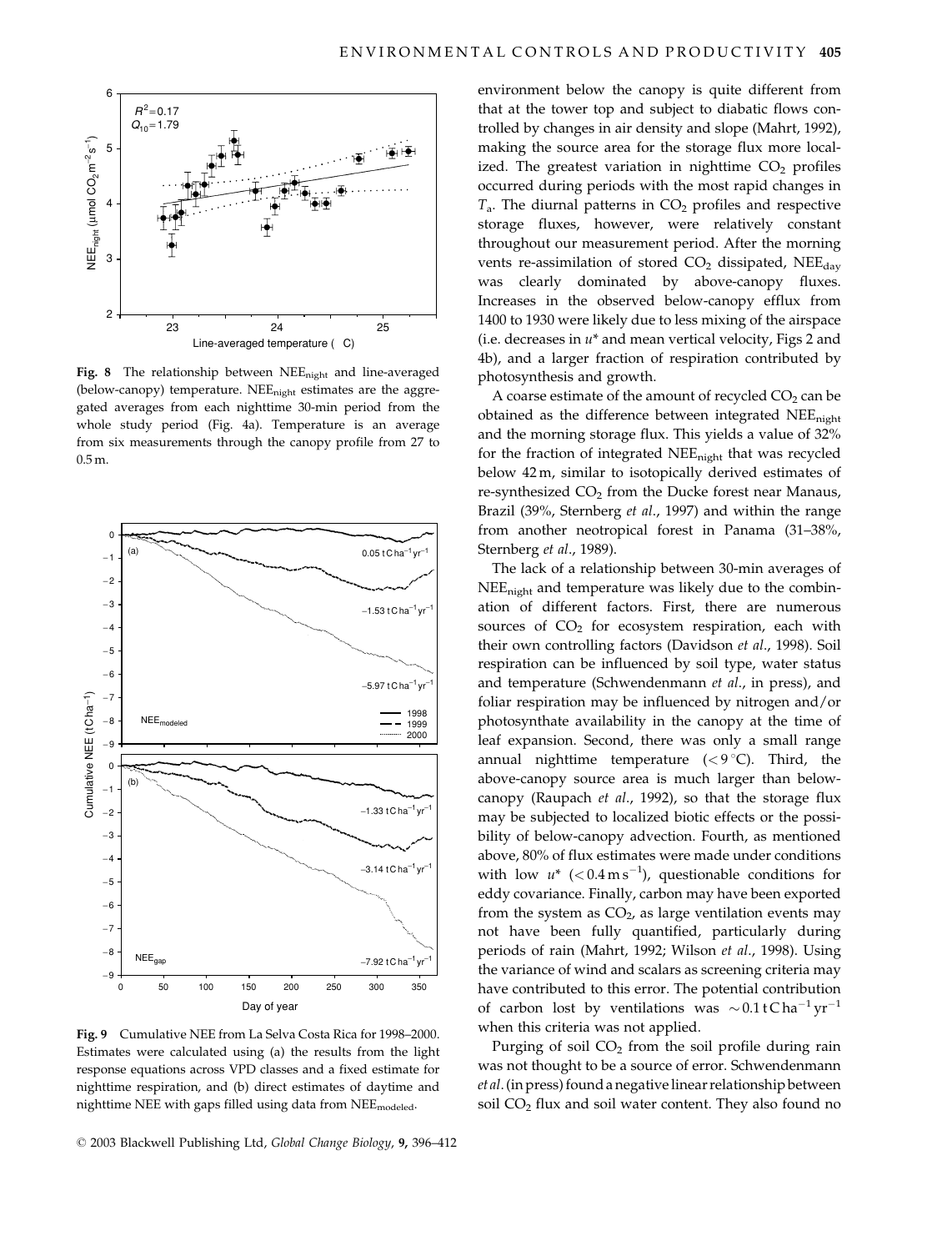seasonal changes in the storage of  $CO<sub>2</sub>$  in the soil profile at La Selva, and  $CO<sub>2</sub>$  in the upper soil profile (0-1 m) tended to increase in concentration during the wet season, likely due to decreased production and diffusion through the profile. Soils tended to be relatively wet all the time, with soil water content ranging from 35 to 70%.

The relationship between NEE<sub>night</sub> and temperature (Fig. 8) based on longer averaging intervals is subject to the same potential sources of error as mentioned above and may also lead to underestimated annual NEE<sub>night</sub>. Schwendenmann et al. (in press) reported that soil respiration rates at La Selva from upland soils ranged from 3.3 to  $4.3 \mu$ mol  $CO_2 m^{-2} s^{-1}$ . Given that soil respiration accounts for roughly 50% of  $R_E$  for a wide range of forests (Ryan, 1991; Amthor, 1994), this further suggests that our higher value (7.05 µmol  $CO_2 m^{-2} s^{-1}$ ) for NEE<sub>night</sub> is more likely correct. Moreover, when we recalculated annual  $NEE_{\text{night}}$  using the nighttime respiration function in Fig. 8, it also resulted in a very low value  $(4.3 \mu mol)$  $CO_2 m^{-2} s^{-1}$ , similar to that found using the NEE<sub>night</sub> data across all  $u^*$  values, and again a value completely out of step with measured soil respiration and our other estimation of  $NEE_{night}$ .

The potential exists that below-canopy nighttime advective flow contributes to error in NEE<sub>night</sub>. However, for this to occur there must exist specific conditions, such as a strong upslope temperature gradient, a breakdown of below-canopy resistance to flow, and/or a net vertical movement of wind into the forest. At La Selva, however, there is only a small change in temperature over a large upslope area, there is considerable resistance presented by large below-canopy leaf area and tree stems, and nighttime above-canopy vertical and below-canopy horizontal windspeeds (data not shown) were not much different from the expected accuracy of the sonic anemometer (i.e.  $0.05 \text{ m s}^{-1}$ ). This is an unresolved issue at La Selva, but one also shared by other tower flux sites (Massman & Lee, 2001).

In the face of increasing global temperatures (National Academy of Science, 2000), there is increased focus on the role of temperature in controlling the carbon dynamics in the tropics. Kindermann et al. (1996) modelled the effects of increased temperature on carbon stores and with even small increases in temperature ( $\sim 0.5$ °C), projected large effluxes of carbon to the atmosphere. It has been hypothesized that most released carbon will be from the tropics (Trumbore et al., 1996). At La Selva, large year-to-year fluctuations over the past 16 yr in above-ground biomass increments have been negatively correlated with both the mean nighttime temperature and variations in annual fluctuations in atmospheric CO<sub>2</sub> concentrations (Clark et al., in review). In this study, we found only a small temperature influence on NEE<sub>day</sub> and NEE<sub>night, and</sub> only when all three

years of data were pooled and hourly averages used. The effect of temperature on NEE<sub>day</sub> may be entirely due to VPD, or partially due to photorespiration. Interestingly, Grace et al. (1996) and Mahli et al. (1998) did not report a nighttime temperature response for Amazonian forests using eddy covariance. It may well be that effects of temperature on ecosystem respiration from tropical forests will only become apparent after many years of observation.

There were large interannual differences in apparent forest-level quantum efficiency  $(\alpha)$  estimated from the NEE<sub>day</sub> data. This may indicate large adjustments in forest structure and physiology in response to the climatic variation among our study years. Waring et al. (1995) concluded that seasonal differences in both LAI and canopy-level a largely controlled productivity from a deciduous forest in the north-eastern US. In our study, the estimated  $\alpha$  for 2000 was significantly higher than those from the preceding two years and approached the theoretical maximum for  $C_3$  leaves (Farquhar et al., 1980; Lloyd et al., 1995). Interannual changes in  $\alpha$  suggest a lagged physiological response to changing environmental conditions expressed in the photosynthetic ability of new leaves. However, eLAI did not follow this pattern and increased only 1999 and into the dry season of 2000 (Table 3). That neither changes in LAI nor  $\alpha$  were related to annual NEE suggests that there are interactions between NEE, canopy leaf dynamics and climate for this complex tropical wet forest.

The effect of VPD on  $NEE_{\text{day}}$  could be a result of either physiological or physical factors. A physiological factor could be stomatal closure in response to a hydrologic limitation, either high VPDs or indirectly, through decreases in soil moisture availability. The location of the hydraulic limitation in the La Selva forest is not known. A physical factor could be through modification of canopy architecture due to premature leaf drop, leaf folding or changes in leaf orientation. Whole forest canopies do not fully light saturate with respect to NEE even at full insolation (Ruimy et al., 1995; Wang & Polglase, 1995). Changes in leaf angle or leaf closure in the upper

Table 3 Annual and seasonal differences in estimated leaf area index (eLAI) m<sup>2</sup> m<sup>-2</sup> from La Selva, Costa Rica (S.F. Oberbauer unpublished data)

| Season year     | Mean (median) $+1$ SE  |
|-----------------|------------------------|
| Dry 1998        | 3.85 (3.96) $\pm$ 0.19 |
| <b>Wet 1998</b> | 4.85 (4.79) $\pm$ 0.11 |
| Dry 1999        | 2.71 (2.52) $\pm$ 0.13 |
| Wet 1999        | 3.76 (3.84) $\pm$ 0.11 |
| Dry 2000        | 3.48 $(3.51) \pm 0.07$ |
| <b>Wet 2000</b> | 3.43 $(3.30) \pm 0.13$ |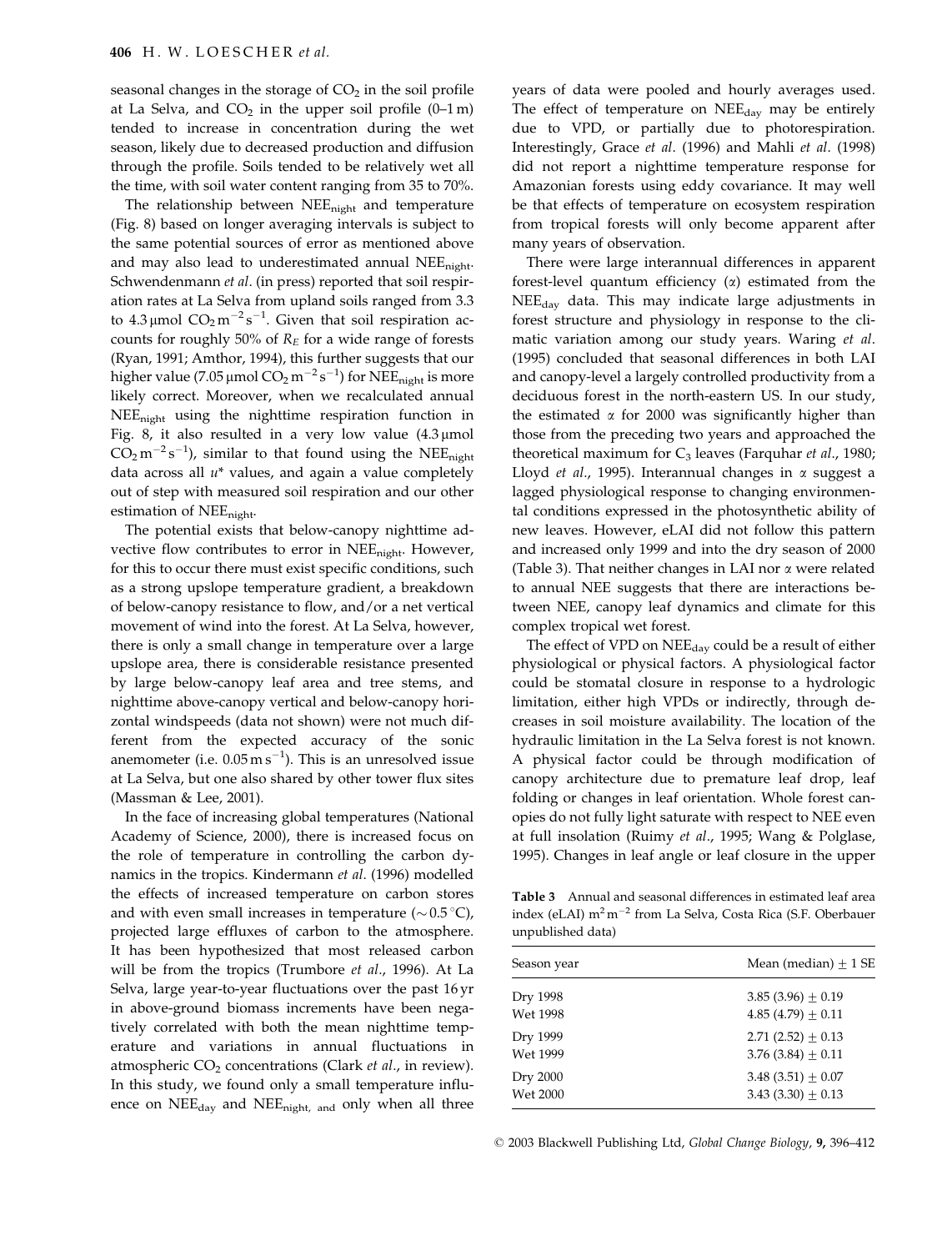canopy allows penetration of light to deeper canopy layers, allowing for increased carbon gain in the lower canopy. This offsets the effect of leaf closure or changes in orientation at leaf scale in terms of light response at the ecosystem level. At La Selva, only 8% amount of the time, however, were VPD values  $>1$  kPa and during 97% of the daytime (when net radiation was  $> 40 \,\mathrm{W m}^{-2}$ ), latent heat fluxes were greater than sensible heat fluxes ( $\beta$  < 1, unpublished data). This strongly suggests that the La Selva canopy had access to abundant soil water. The only exception was in the 1998 dry season, when 30% of daytime VPDs were  $>$  1 kPa, precipitation was the lowest ever recorded (68, 38, 126 mm monthly total rainfall in January, February and March, respectively), and daily mean  $T_a$  was  $> 1$  °C above the long-term average.

The 1998 dry season was at the end of the 1997-1998 warm-phase El Niño Southern Oscillation (ENSO) event and was warmer and drier. During December 1998, a cold-phase (la Niña) ENSO event brought greater precipitation, cooler temperatures, and lower mean daily insolation (and PPFD), with several days receiving  $<$  5 MJ d<sup>-1</sup>. Overall, 1998 was warmer and drier during the dry season, but had more precipitation, cooler temperatures and reduced light during the latter part of the year (compared to the other two years, Table 4). The greater eLAI in 1998 coupled with lower  $\alpha$ , a greater portion of time with  $VPDs > 1$  kPa in the dry season, and overall lower mean daily insolation  $(13.3 \,\mathrm{M} \mathrm{J} \mathrm{d}^{-1})$ , Table 4), likely contributed to the La Selva forest being close to carbon neutral in 1998.

During 1999, the daily insolation was well above the long-term trend, but in November and December the insolation was well below the long-term average due to a prolonged temporal, suggesting that the effects of increased annual incident radiation outweighed those of reduced eLAI and the temporal, making this forest a moderate sink of carbon.

Despite these seasonal variations in climate, we did not find any seasonal effects on NEE for any year. Even though seasonal displacements of the ITCZ alter Hadley cell circulations, changes in individual environmental factors do not necessarily occur in concert as a result. The initial passing of the ITCZ can be intermittent and there can be multiple 'false starts' (Hastenrath, 1991). Moreover, the most northern progression of the ITCZ is just north of Costa Rica and with erratic movement, prolonged periods of dry weather can occur during the otherwise 'wet season' (Sanford et al., 1994). Other regional anomalies can occur, as during 1998 and 1999, when heavy rains persisted from December into January, even after the ITCZ passed. In 1998, this was brought about by a cold-phase ENSO event, and in 1999 by a prolonged temporal.

The climatic trends observed during the 1997-98 ENSO were typical for this region (Cavazos & Hastenrath, 1990; Waylen et al., 1996b) as were the conditions observed during temporales (Sanford et al., 1994). The 1997-1998 ENSO, however, brought the highest temperatures in the 19-year La Selva record. The apparent increasing frequency and magnitude of ENSO events (Corti et al., 1999; Timmermann et al., 1999), may have implications for interpreting the effects of climate change on NEE, as 1998 had the lowest estimated NEE at La Selva. This supports the findings of Tian et al. (1998) who concluded in a modelling study that variations in NEE of tropical forests are controlled, in part, by macro-level changes in climate, which in turn are driven by the timing, frequency and magnitude of ENSO events.

| $\overline{ }$<br>$\mathbf{r}$ |                                       |                                           | $\cdots$                               |                                               |                        |  |  |
|--------------------------------|---------------------------------------|-------------------------------------------|----------------------------------------|-----------------------------------------------|------------------------|--|--|
| Time period                    | Mean air<br>temperature $(^{\circ}C)$ | Mean minimum<br>temperature $(^{\circ}C)$ | Mean soil<br>temperature $(^{\circ}C)$ | Mean daily<br>insolation, $M\mathrm{Id}^{-1}$ | Total<br>precipitation |  |  |
| 1998                           | $*24.23 \pm 0.015$                    | $*24.03 + 0.015$                          | $*23.43 + 0.018$                       | $*13.3 + 0.24$                                | 3495                   |  |  |
| 1999                           | $23.4 + 0.014$                        | $23.19 \pm 0.014$                         | $21.29 \pm 0.023$                      | $16.82 + 0.28$                                | 3475                   |  |  |
| 2000                           | $23.66 + 0.016$                       | $23.44 + 0.016$                           | $21.24 + 0.022$                        | $14.97 + 0.26$                                | 4127                   |  |  |
| January 1998                   | $25.09 \pm 0.025$                     | $24.8 + 0.026$                            | $23.84 + 0.002$                        | $12.51 + 0.12$                                | 68                     |  |  |
| February 1998                  | $25.48 + 0.047$                       | $25.23 + 0.46$                            | $24.71 + 0.002$                        | $12.7 + 0.15$                                 | 38                     |  |  |
| March 1998                     | $25.44 + 0.055$                       | $25.17 + 0.053$                           | $24.79 + 0.003$                        | $13.3 + 0.17$                                 | 126                    |  |  |
| <b>Iune 1998</b>               | $26.01 + 0.031$                       | $25.73 + 0.029$                           | $23.44 + 0.043$                        | $12.44 + 0.13$                                | 400                    |  |  |
| December 1998                  | $23.7 + 0.03$                         | $23.47 + 0.03$                            | $21.22 \pm 0.042$                      | $9.72 + 0.15$                                 | 909                    |  |  |
| November 1999                  | $24.62 + 0.048$                       | $24.31 + 0.047$                           | $22.67 + 0.003$                        | $13.78 + 0.17$                                | 309                    |  |  |
| December 1999                  | $22.03 + 0.037$                       | $22.79 + 0.05$                            | $20.85 + 0.002$                        | $8.73 + 0.13$                                 | 524                    |  |  |

Table 4 Meteorolgical data for years 1998–2000 from La Selva Biological Station, CR. Data are means  $\pm$  1 SE. To determine statistical significance among years, cumulative meteorological data were used with a general linear model, and differences in the slopes were tested. For each year the slopes did not differ not the means and were highly linear,  $R^2 = 0.98$ ,  $P < 0.001$ 

Note:  $*^{\dagger}$  and  $*^{\dagger}$  denote significant difference ( $\alpha$  = 0.5, P < 0.0001) for 1998, 1999 and 2000 from the other two years, respectively.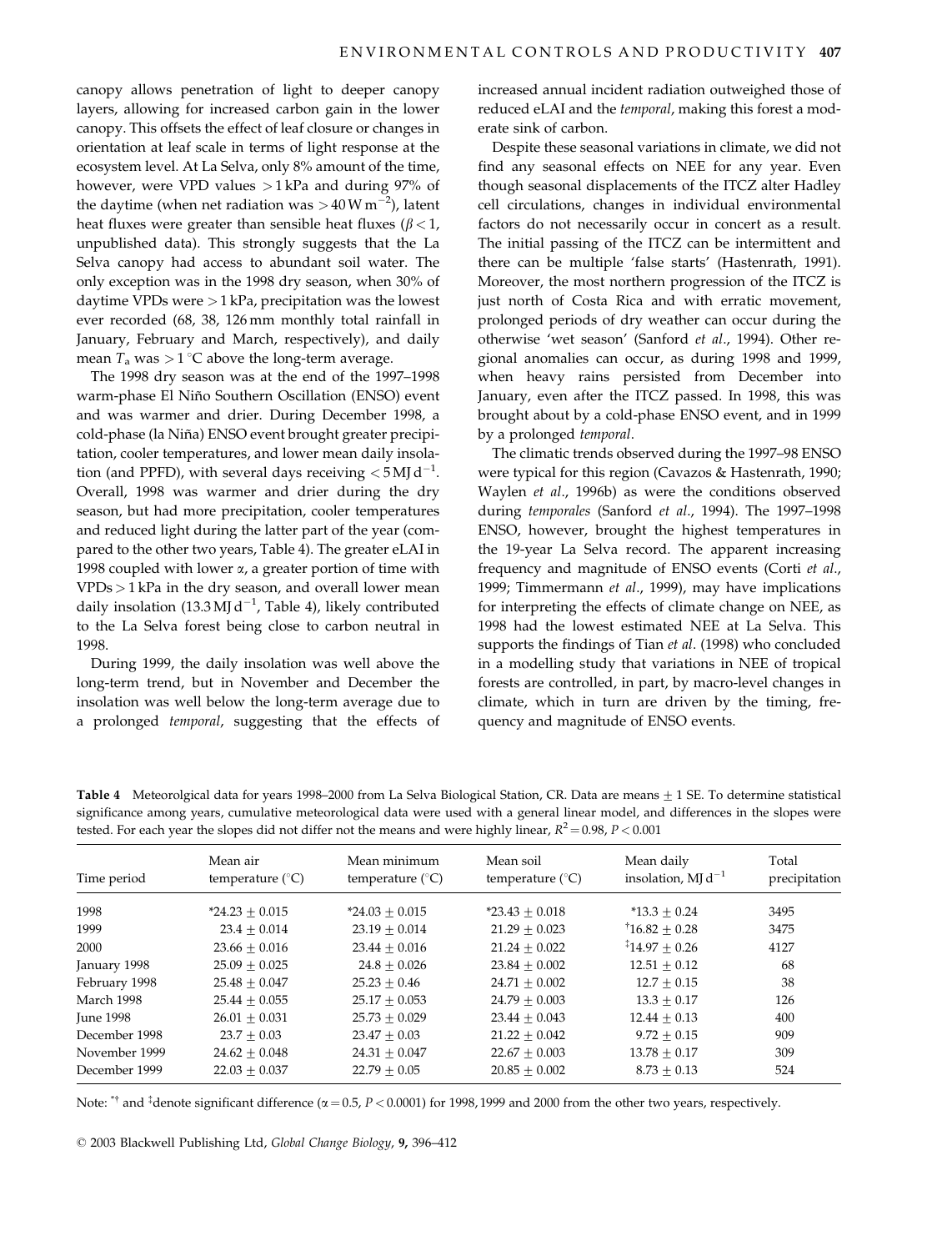A possible alternative explanation for the large interannual variation in NEE at La Selva is that a substantial fraction of forest is in an early successional stage. There is a high frequency of treefall gaps in this forest, even though La Selva is below most hurricane pathlines. If we assume that the forest is aggrading carbon during its stand half-life, which was estimated as 77.3 year by Lieberman et al. (1990), and has gap formation rate of 0.96% area year<sup>-1</sup> (Denslow & Hartshorn, 1994), then 74% of the land area is under recovery at any time. Moreover, the mortality rate for 1969-1982 was 2.03% (Lieberman et al., 1990), but increased to 4.77% in 1997-98 (Clark et al., unpublished data) in upland plots associated with gaps, suggesting that the gap formation rate also increased under climatic conditions imposed by both ENSO phases.

#### Comparisons with other tropical sites

The pattern and magnitude of NEE at La Selva were similar to those estimated by eddy covariance at three tropical moist forest sites in the Brazilian Amazon (Reserva Ducke, north central Amazon, Fan et al., 1990; Jarú, south central Amazon, Grace et al., 1995b; Cuieiras, north central Amazon, Mahli et al., 1998). Mean maximum daytime NEE estimated for these three forests was 18 to 20 µmol  $CO_2 m^{-2} s^{-1}$  and mean nighttime NEE ~5-7 µmol  $CO_2 m^{-2} s^{-1}$  (Table 5). This suggests that these ecosystems may have similar controlling factors on NEE, even though there are marked differences in stand characteristics. Mahli et al. (1998) hypothesized that effects of cloudiness on insolation were the strong determinate of NEE<sub>dav</sub>, which may explain the low NEE in 1998 at La Selva. One difference is that VPD was found to play a stronger role in regulating carbon gain at the other sites than at La Selva (e.g. Mahli et al., 1998). These other sites all receive  $\langle 2500 \text{ mm yr}^{-1}$  of annual precipitation and have lower soil water availability (Hodnett et al., 1996; Tomasella & Hodnett, 1996), so that there are likely to be greater hydrologic constraints on daytime NEE (Mahli et al., 1998; Williams et al., 1998). The range in annual  $\alpha$  at all these sites overlaps.

Reduction in leaf carbon gain can occur when leaves are wet, lowering rates of  $CO<sub>2</sub>$  diffusion into the leaf by a factor of  $10<sup>4</sup>$  (Jones, 1992), thus reducing photosynthesis (Ishibashi & Terashima, 1995). Smith & McClean (1989) also found that photosynthesis was significantly reduced in wet leaves that had a wettable cuticle, but increased on leaves that had nonwettable cuticles. The ratio of species with wettable:non-wettable leaves at La Selva is not known. However, because eddy covariance data collected during rain events at La Selva were eliminated, NEE<sub>dav</sub> may have been over-estimated as a result. La Selva experiences rain for 18% of the time annually, as compared to only 13 and 8% at Jarú and Ducke, respectively (data from 1994 to 1996, http://www.abracos.com). For this reason, the likelihood of a sampling bias is potentially greater at La Selva due to the larger fraction of data removed in screening.

The range in our estimates of annual gross ecosystem production (GEP, Table 6) overlaps the estimate at Cuieiras. High ratios of NEE:GEP are thought to exist only with forests rapidly accumulating carbon (e.g. 0.02

Table 5 Comparison of stand attributes from four neotropical eddy covariance studies

| Site                     |                                                | La Selva                          | Ducke                   | Jarú                      | Cuieiras                |
|--------------------------|------------------------------------------------|-----------------------------------|-------------------------|---------------------------|-------------------------|
| Location                 | Lat.                                           | $10^{\circ}26'$ N                 | $2^{\circ}57^{\prime}S$ | $10^{\circ}04^{\prime}$ S | $2^{\circ}35^{\prime}S$ |
|                          | Long.                                          | $83^\circ 59'W$                   | 59°57′W                 | $61^{\circ}56'W$          | $60^{\circ}06'$ W       |
| Length of study period   | (days)                                         | 1006                              | 12                      | 55                        | 365                     |
| Mean annual temperature  | $(^\circ C)$                                   | 25                                | $26^{\dagger}$          | $25^{\dagger}$            | 27.8                    |
| Annual rainfall          | (mm)                                           | 4000                              | $2400^{\ddagger}$       | $1450^{\dagger}$          | $2400^{\ddagger}$       |
| Holdridge life zone type |                                                | Tropical wet                      | Tropical moist          | Tropical moist            | Tropical moist          |
| Above ground biomass     | $(tCha^{-1})$                                  | $160.5 (\pm 18)$                  | $300 - 350$             | 140-180                   | 300-350                 |
| *Estimated LAI           |                                                | $2.7 - 4.9$                       | $5 - 6$                 | 4                         | $5 - 6$                 |
| Estimated quantum yield  | (µmol $CO2$ mmol photon <sup>-1</sup> )        | $0.022 - 0.058$                   | 0.051                   | 0.025                     | 0.048                   |
| Mean nighttime NEE       | (µmol $CO_2$ m <sup>-2</sup> s <sup>-1</sup> ) | 7.05                              | 6.0                     | 6.4                       | 6.5                     |
| Peak daytime NEE         | (µmol $CO_2 m^{-2} s^{-1}$ )                   | $-18$                             | $-19$                   | $-15$                     | $-17$ to $-21$          |
| Light compensation point | (µmol m <sup>-2</sup> s <sup>-1)</sup>         | 147-208                           | 120                     | 130                       | 80                      |
| <b>Annual NEE</b>        | $(tCha^{-1}yr^{-1})$                           | $\frac{80.5 \text{ to } -6.1}{ }$ | $-2.2$                  | $-1.0$                    | $-5.9$                  |
| Source                   |                                                | This study                        | Fan et al. (1990)       | Grace et al. (1995b)      | Mahli et al. (1998)     |

\*Note, there are no estimates of LAI from tropical forests that have been measured directly through destructive sampling. <sup>†</sup>Data obtained from ABRACOS webpage, http://yabae.cptec.inpe.br/abracos/available.html.

<sup>‡</sup>Hodnett et al. (1996).

<sup>8</sup>Data from NEE<sub>modeled</sub>.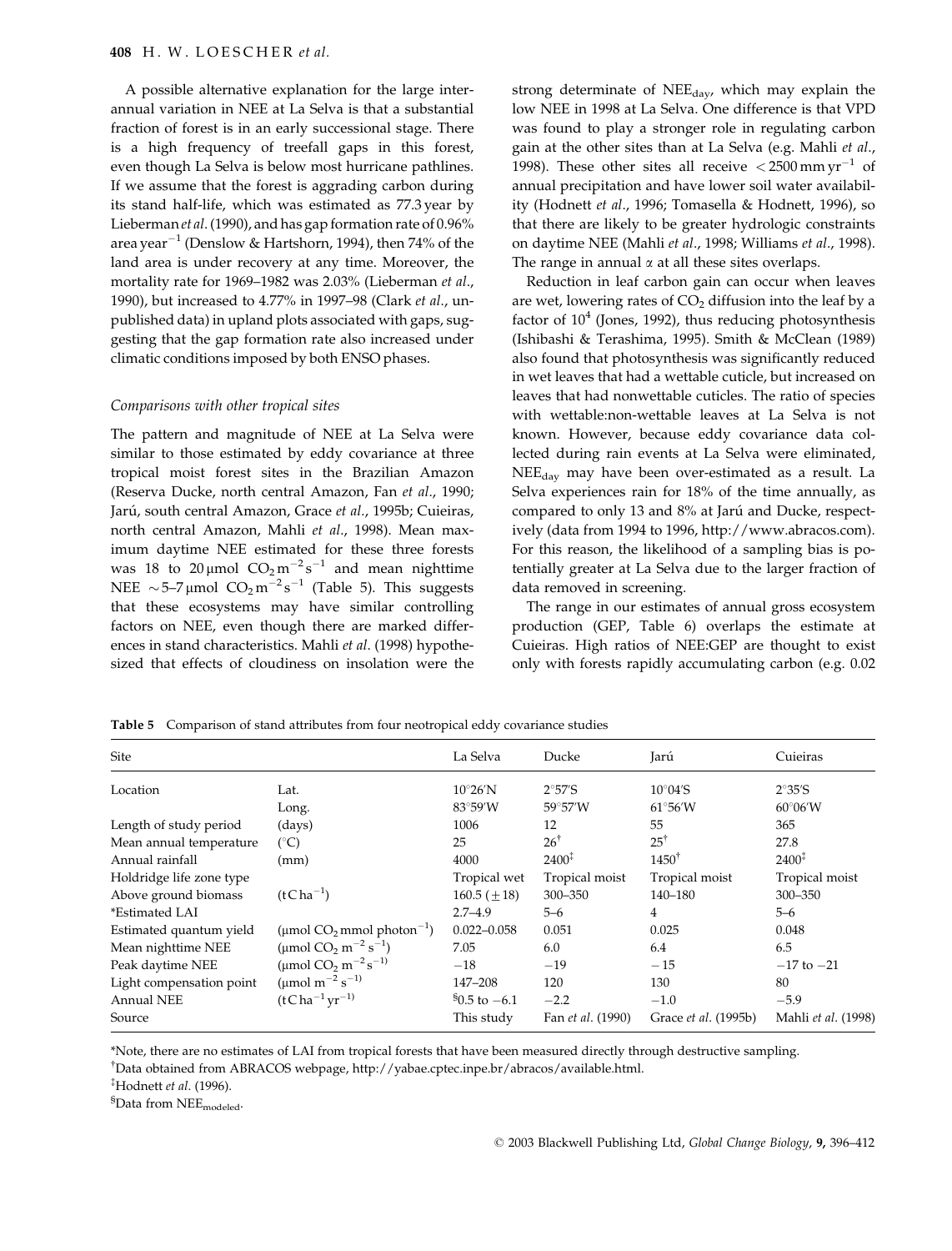Table 6 Between year measures of productivity and ecosystem efficiency from La Selva, Costa Rica and Cuieiras, Brazil. Data from La Selva are computed from Eqn (5) using a fixed NEE<sub>night</sub>, as noted in the text. Units of GEP and NEE are expressed as  $tC$ ha<sup>-1</sup> yr<sup>-1</sup>

| Site       |           | La Selva, Costa Rica |         | Cuieiras, Brazil |  |
|------------|-----------|----------------------|---------|------------------|--|
| Year       | 1998      | 1999                 | 2000    | 1995             |  |
| <b>GEP</b> | 28.41     | 30.6                 | 33.9    | 30.4             |  |
| <b>NEE</b> | 0.05      | $-1.53$              | $-5.97$ | $-5.9$           |  |
| NEE:GEP    | < 0.002 > | 0.050                | 0.176   | 0.194            |  |

Note: The Cuieriras dataset is from Mahli et al. (1998), and Mahli & Grace, 2000.

for an old-growth Pseudotsuga menziesii forest, compared to 0.29 for rapidly a growing pine stand, Waring  $\&$ Schlesinger, 1985). The NEE:GEP ratios were 0.176 and 0.194 for La Selva and Cuieiras, respectively, during 2000 and 1995, indicating that these systems can be very productive compared to other forests. All of the tropical sites cited here are considered 'old-growth', and assumed in the past to be near steady state with respect to carbon. However, eddy flux data from none of them support this view and suggest instead that tropical forests may be net sinks from around 0 to much as  $-6tCha^{-1}yr^{-1}$  (averaging c.  $-2tC$  ha<sup> $-1$ </sup> yr<sup> $-1$ </sup>). However, the systematic errors discussed earlier would collectively tend to increase NEE (reduce the apparent sink strength) into the forest, since the carbon would be measured when it enters the system at the tower top but not when it leaves the forest (e.g. as downslope drainage of  $CO<sub>2</sub>$ , loss of C as unmeasured volatile organic compounds, etc.). Specifically where within the La Selva ecosystem carbon maybe accumulating remains unkown.

From this study, we learned that diurnal patterns of NEE at La Selva followed trends similar to those observed elsewhere, with turbulent fluxes dominating in the daytime, and storage fluxes contributing largely in the early morning. Daytime NEE was largely controlled by PPFD, and to a much lesser extent VPD. Hence, macro-climatic events such as el Niño and temporales that affect the light regime can greatly influence annual NEE even without large ranges in temperature. This is significant for productivity models that wish to assess the interannual NEE in the tropics, as well as for global climate change models to describe feedback mechanisms with terrestrial systems and to assess the controls on interannual variation of the rise of  $CO<sub>2</sub>$  in the atmosphere.

Our largest uncertainties were associated with estimates of nighttime flux. High variability in NEE<sub>night</sub>, coupled with a small temperature range, low  $u^*$  conditions and the potential for  $CO<sub>2</sub>$  drainage, all contributed

towards error in measurement. There was a large difference in the values of annual NEE between our two alternative estimates, but regardless of the calculation method used, the results indicate that there is a large interannual variation at La Selva related to large-scale regional climate dynamics. This finding supports other shorter term studies that have estimated a wide range in annual NEE, suggesting that tropical forests are not in steady state and furthermore may respond quickly to changes in climate.

## Acknowledgements

This work was supported, in part, by the US Department of Energy Office of Science contract IBN-9652699 within the Terrestrial Ecology and Global Change (TECO) program as part of the AmeriFlux network. The Florida Agricultural Experiment Station, Journal Series Number is R-09274. We are indebted to D. A. Clark, J. Amthor, M. Leclerc, T. Meyers, T. Prabha, and A. Karipot. Thanks also goes to D. Hollinger for assistance with tower site location, M. 'el tejaño' Schroeder for data collection, S. Moore for programming assistance, J. Jacobs, S. Mulkey, F. Putz, T. Martin, D. Baldocchi, S. Wofsy, B. Kruijt and one anonymous reviewer for careful and thoughtful reviews, and to OTS and SFRC for logistic support.

#### **References**

- Amthor JS (1994) Plant respiration. In: Plant-Environment Interactions (ed. Wilkinson RE), pp. 501-554. M. Dekker Publisher, New York.
- Anderson DE, Verma SB, Clement RJ et al. (1986) Turbulence spectra of  $CO<sub>2</sub>$ , water vapor, temperature and velocity over a deciduous forest. Agricultural and Forest Meteorology, 38, 81-99.
- Anthoni PM, Law BE, Unsworth MH (1999) Carbon and water vapor exchange of an open-canopied ponderosa pine ecosystem. Agricultural and Forest Meteorology, 95, 151-168.
- Aubinet M, Chermanne B, Vandenhaute M et al. (2001) Long term carbon dioxide exchange above a mixed forest in the Belgian Ardennes. Agricultural and Forest Meteorology, 108, 293-315.
- Ayotte KW, Finnigan JJ, Raupach MR (1999) A second-order closure for neutrally stratified vegetative canopy flows. Boundary-Layer Meteorology, 90, 189-216.
- Baldocchi DD, Meyers TP (1989) The effects of extreme turbulent events on the estimation of aerodynamic variables in a deciduous forest canopy. Agricultural and Forest Meteorology, 48, 117-134.
- Black TA, Chen WJ, Barr AG et al. (2000) Increased carbon sequestration by a boreal deciduous forest in years with a warm spring. Geophysical Research Letters, 27, 1271-1274.
- Cavazos T & Hastenrath SL (1990) Convection and rainfall over Mexico and their modulation by the Southern Oscillation. Journal of Climatology, 10, 377-386.
- Clark DB, Clark DA (2000) Landscape-scale variation in forest structure and biomass in a tropical rain forest. Forest Ecology and Management, 137, 185-198.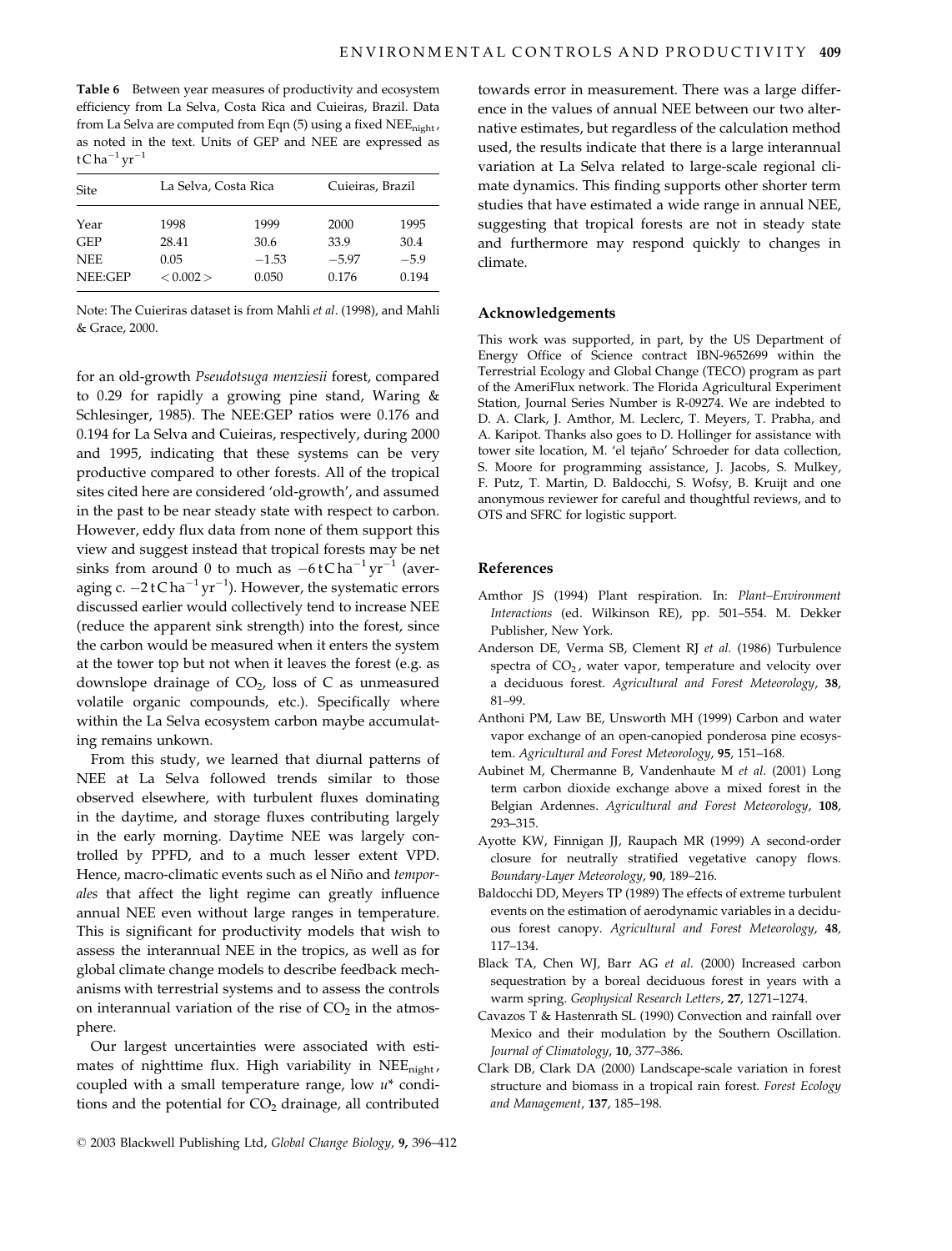# 410 H. W. LOESCHER et al.

- Clark KL, Gholz HL, Moncreiff JB et al. (1999) Environmental controls over net exchanges of carbon dioxide from contrasting Florida ecosystems. Ecological Applications, 9, 936-948.
- Clark DA, Piper SC, Keeling CD et al. (in review) Tropical forest growth and atmospheric carbon dynamics linked to annual temperature variation. In: Proceedings of the National Academy of Sciences.
- Corti S, Molteni F, Palmer TN (1999) Signature of recent climate change in frequencies of natural atmospheric circulation regimes. Nature, 398, 799-802.
- Davidson EA, Belk E, Boone RD (1998) Soil water content and temperature as independent or confounded factors controlling soil respiration in a temperate mixed hardwood forest. Global Change Biology, 4, 217-227.
- Denslow JS, Hartshorn GS (1994) Tree-fall gap environments and forest dynamic processes. In: La Selva: Ecology and Natural History of a Neotropical Rain Forest (eds McDade LA, Bawa KS, Hespenheide HA, Hartshorn GS), pp. 120-127. University of Chicago Press, Chicago, IL.
- Dixon RK, Brown S, Houghton RA et al. (1994) Carbon pools and flux of global forest ecosystems. Science, 263, 185-190.
- Fan S-M, Wofsy SC, Bakwin PS et al. (1990) Atmospherebiosphere exchange of  $CO<sub>2</sub>$  and  $O<sub>3</sub>$  in the Central Amazon forest. Journal of Geophsical Research, 95, 12851-16864.
- Farquhar GD, Caemmerer SV, Berry JA (1980) A biochemical model of photosynthetic CO<sub>2</sub> assimilation in leaves of C-3 Species. Planta, 149, 78-90.
- Frankie GW, Baker HG, Opler PA (1974) Comparative phenological studies of trees in tropical wet and dry forests in lowlands of Costa-Rica. Journal of Ecology, 62, 881-919.
- Frolking S, Goulden ML, Wofsy SC et al. (1996) Modeling temporal variability in the carbon balance of a spruce/moss boreal forest. Global Change Biology, 2, 343-366.
- Goulden ML, Munge JW, Fan S-M et al. (1996) Measurements of carbon sequestration by long-term eddy-covariance: methods and critical evaluation of accuracy. Global Change Biology, 2, 169-182.
- Grace J, Lloyd J, McIntyre J et al. (1995a) Carbon dioxide uptake by an undisturbed tropical rainforest in southwest Amazonia, 1992 to 1993. Science, 270, 779-780.
- Grace J, Lloyd J, McIntyre J et al. (1995b) Fluxes of carbon dioxide and water vapor over an undisturbed tropical rainforest in south-west Amazonia. Global Change Biology, 1, 1-12.
- Grace J, Mahli Y, Lloyd J et al. (1996) The use of eddy covariance to infer net carbon dioxide uptake of Brazilian rain forest. Global Change Biology, 2, 209-217.
- Hansen FV (1993) Surface roughness lengths. ARL technical Report, US Army, White Sands Missile Range, NM 88002-5501.
- Hartshorn GS, Peralta R (1988) Preliminary description of primary forests along the La Selva-Volcan Barva altitudinal transect, Costa Rica. In: Tropical Rainforests: Diversity and Conservation (eds Alemda F, Pringle C), pp. 281-295. California Academy of Science, San Fransisco.
- Hastenrath SL (1991) Climate Dynamics of the Tropics. Kluwer Academic, Boston, MA.
- Hodnett MG, Tomasella J, Marques Filho AO et al. (1996) Deep water uptake by forest and pasture in central Amazonia: Predictions from long-term rainfall data using simple water

balance model. In: Amazonian Deforestation and Climate (eds Gash JHC, Nobre CA, Roberts JM, Victoria RL), pp. 79-99. John Wiley, New York.

- Holdridge LR, Grenke WC, Hatheway WH et al. (1971) Forest Environments in Tropical Life Zones: a Pilot Study. Pergamon Press, Oxford.
- Hollinger DY, Goltz SM, Davidson EA et al. (1999) Seasonal patterns and environmental control of carbon dioxide and water vapour exchange in an ecotonal boreal forest. Global Change Biology, 5, 891-902.
- Hollinger DY, Kelliher FM, Schulze E-D et al. (1995) Initial assessment of multi-scale measures of  $CO<sub>2</sub>$  and  $H<sub>2</sub>O$  flux in the Siberian taiga. Journal of Biogeography, 22, 425-431.
- Houghton RA (1996) Terrestrial sources and sinks of carbon inferred from terrestrial data. Tellus Series B-Chemical and Physical Meteorology, 48, 420-432.
- Houghton RA, Davidson EA, Woodwell GM (1998) Missing sinks, feedbacks, and understanding the role of terrestrial ecosystems in the global carbon balance. Global Biogeochemical Cucles, 12, 25-34.
- IPCC (1995) IPCC Second Assessment Report: Climate Change. Geneva, Switzerland, p. 64.
- Ishibashi M, Terashima I (1995) Effects of continuous leaf wetness on photosynthesis: adverse aspects of rainfall. Plant, Cell and Environment, 18, 431-438.
- Jones H (1992) Plants and Microclimate. Cambridge University Press, New York.
- Kaimal JC, Finnigan JS (1994) Atmospheric Boundary-Layer Flows; Their Structure and Measurement. Oxford University Press, UK.
- Kindermann J, Wurth G, Kohlmaier GH et al. (1996) Interannual variation of carbon exchange fluxes in terrestrial ecosystems. Global Biogeochemical Cycles, 10, 737-755.
- Landsberg JJ, Gower ST (1997) Applications of Physiological Ecology to Forest Management. Academic Press, New York.
- Law BE, Goldstein AH, Anthoni PM (2001) Carbon dioxide and water vapor exchange by young and old ponderosa pine ecosystems during a dry summer. Tree Physiology, 21, 299-308.
- Leclerc MY, Karipot A, Prabha T et al. (2003) Impact of a nonlocal advection on flux footprints over a tall forest canopy: a tracer flux experiment. Agricultural and Forest Meteorology, 115.
- Lieberman D, Hartshorn GS, Lieberman M et al. (1990) Forest dynamics at La Selva Biological Station, 1969-1985. In: Four Neotropical Rainforests (ed. Gentry AH), pp. 509-521. Yale University Press, New Haven.
- Lieberman M, Lieberman D, Hartshorn GS et al. (1985) Smallscale altitudinal variation in lowland wet tropical forest vegetation. Journal of Ecology, 73, 505-516.
- Lloyd J, Grace J, Miranda AC et al. (1995) A simple calibrated model of Amazon rainforest productivity based on leaf biochemical properties. Plant, Cell and Environment, 18, 1129-1145.
- Mahli Y, Nobre AD, Grace J et al. (1998) Carbon dioxide transfer over a Central Amazonian rain forest. Journal of Geophysical Research, 103, 31, 593-31, 531, 612.
- Mahrt L (1992) Momentum balance of gravity flows. Journal of Atmospheric Sciences, 39, 2701-2711.
- Mahrt L, Lee XH, Black A et al. (2000) Nocturnal mixing in a forest subcanopy. Agricultural and Forest Meteorology, 101,  $67 - 78.$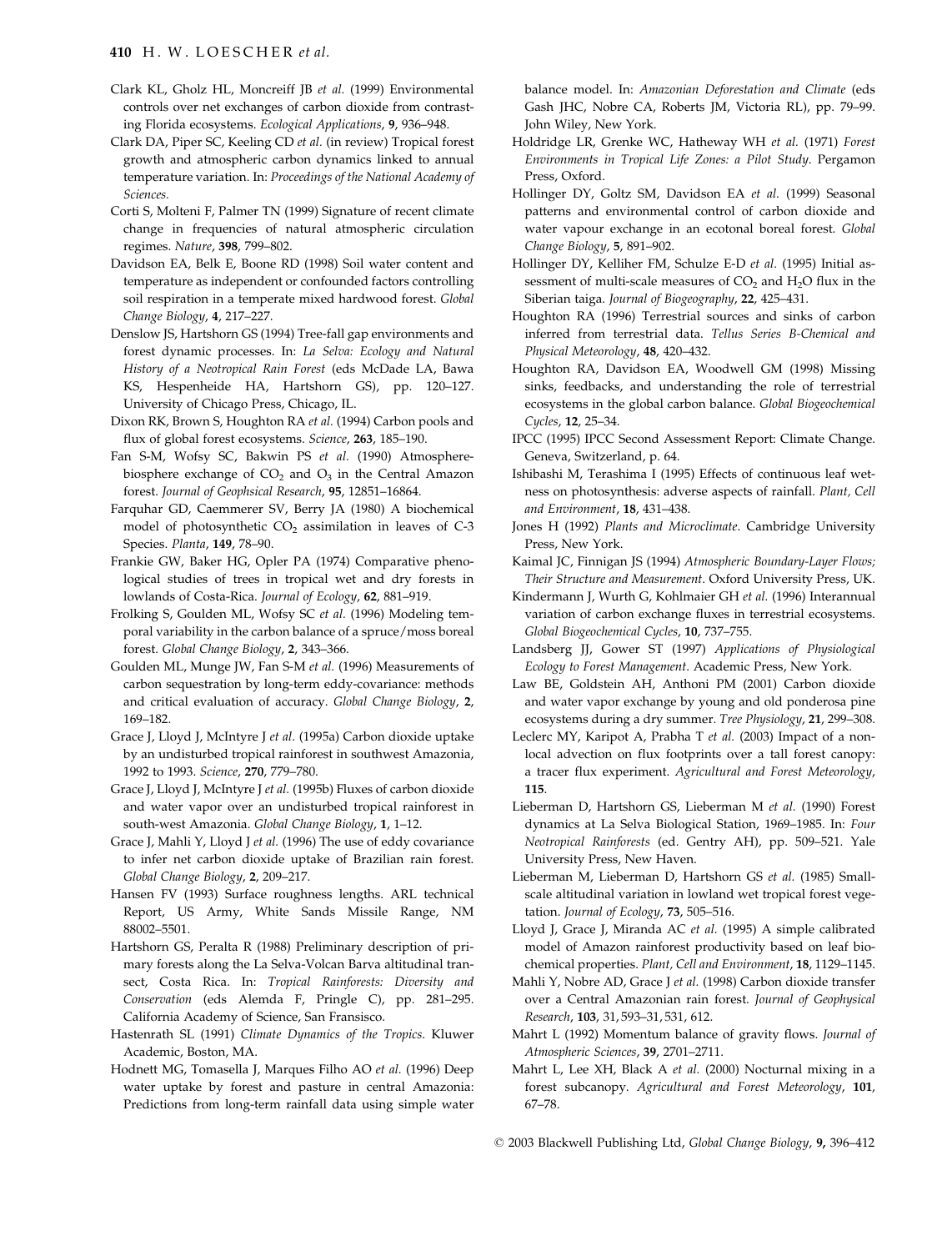- Mahli Y, Grace J (2000) Tropical forests and atmospheric carbon dioxide. Trends in Ecology and Evolution, 15, 332-333.
- Massman WJ, Lee X (2001) Eddy covariance flux corrections and uncertainties in long term studies of carbon and energy exchanges. In: Proceedings from the Workshop for Unaccounted Flux in Long Term Studies of Carbon and Energy Exchanges Boulder CO.
- McMillen RT (1988) An eddy-correlation technique with extended applicability to non-simple terrain. Boundary-Layer Meteorology, 43, 231-245.
- Melillo JM, McGuire AD, Kicklighter DW et al. (1993) Global climate change and terrestrial net primary productivity. Nature, 363, 234-240.
- Meyers TP, Baldocchi DD (1991) The budgets of turbulent kinetic-energy and Reynolds stress within and above a deciduous forest. Agricultural and Forest Meteorology, 53, 207-222.
- Montieth JL, Unsworth MH (1990) Principles of Environmental Physics. Edward Arnold Publishers, New York.
- Nakamura R, Mahrt L (2001) Similarity theory for local and spatially averaged momentum fluxes. Agricultural and Forest Meteorology, 101, 265-279.
- National Academy of Science (2000) Reconciling Observations of Global Temperature Change. National Academy Press, Washington, DC.
- Pahlow M, Parlange MB (2001) On Monin-Obukhov similarity in the stable atmospheric boundary layer. Boundary-Layer Meteorology, 99, 225-248.
- Raupach MR, Finnigan JJ (1997) The influence of topography on meteorological variables and surface-atmosphere interactions. Journal of Hydrology, 190, 182-213.
- Raupach MR, Weng WS, Carruthers DJ et al. (1992) Temperature and humidity fields and fluxes over low hills. Quarterly Journal of Royal Meteorological Society, 118, 191-225.
- Richards PW (1996) The Tropical Rain Forest: an Ecological Study. Cambridge University Press, Cambridge UK.
- Rosenberg NJ, Blad BL, Verma SB (1983) Microclimate: the Biological Environment. Wiley, New York.
- Ruimy A, Jarvis PG, Baldocchi DD et al. (1995) CO<sub>2</sub> fluxes over plant canopies and solar radiation: a review. Advances in Ecological Research, 26, 1-81.
- Ryan MG (1991) A simple method for estimating gross carbon budgets for vegetation in forested ecosystems. Tree Physiology, 9, 255-266.
- Sanford R, Paaby P, Luvall JC et al. (1994) Climate, geomorphology and aquatic systems. In: La Selva: Ecology and Natural History of a Neotropical Rain Forest (eds McDade LA, Bawa KS, Hespenheide HA, Hartshorn GS), pp. 19-33. University of Chicago Press, Chicago, IL.
- Schimel DS, House JI, Hibbard KA et al. (2001) Recent patterns and mechanisms of carbon exchange by terrestrial ecosystems. Nature, 414, 169-172.
- Schmid HP, Grimmond SB, Cropley F et al. (2000) Measurements of  $CO<sub>2</sub>$  and energy fluxes over a mixed hardwood forest in the mid-western United States. Agricultural and Forest Meteorology, 103, 357-374.
- Schuepp PH, Leclerc MY, Macpherson JI et al. (1990) Footprint prediction of scalar fluxes from analytical solutions of the diffusion equation. Boundary-Layer Meteorology, 50, 355-373.

surges. Monthly Weather Review, 126, 5-27. Schwendenmann L, Veldkamp E, Brenes T et al. (in press) Spatial

Schultz DM, Bracken WE, Bosart L (1998) Planetary- and synop-

tic-scale signatures associated with central American cold

- and temporal variation in soil  $CO<sub>2</sub>$  efflux in an old-growth neotropical rain forest, La Selva, Costa Rica. Biogeochemistry. Smith WK, McClean TM (1989) Adaptive relationship between
- leaf water repellency, stomatal distribution, and gas exchange. American Journal of Botany, 76, 456-469.
- Sollins P, Sancho FM, Mata RC et al. (1994) Soils and soil process research. In: La Selva: Ecology and Natural History of a Neotropical Rain Forest (eds McDade LA, Bawa KS, Hespenheide HA, Hartshorn GS), pp. 34-53. University of Chicago Press, Chicago, IL.
- Sternberg LSL, Moreira MZ, Martinelli LA et al. (1997) Carbon dioxide recycling in two Amazonian tropical forests. Agricultural and Forest Meteorology, 88, 259-268.
- Sternberg LSL, Mulkey SS, Wright SJ (1989) Ecological interpretation of leaf carbon isotope ratios: influence of respired carbon dioxide. Ecology, 70, 1317-1324.
- Ter Steege H (1996) Winphot 5: a programme to analyze vegetation indices, light, and light quality from hemispherical photographs. Tropenbos Guyana Report 95-2, Tropenbos Guyana Programme, Georgetown, Guyana.
- Tian H, Melillo JM, Kicklighter DW et al. (1998) Effect of interannual climate variability on carbon storage n Amazonian ecosystems. Nature, 396, 664-667.
- Timmermann A, Oberhuber J, Bacher A et al. (1999) Increasing El Niño frequency in a climate model forced by future greenhouse warming. Nature, 398, 694-694.
- Tomasella J, Hodnett MG (1996) Soil properties and van Genuchten parameters for an oxisol under pasture in central Amazonia. In: Amazonian Deforestation and Climate (eds Gash, JHC, Nobre CA, Roberts JM, Victoria RL), pp. 101-124. John Wiley, New York.
- Trumbore SE, Chadwick OA, Amundson R (1996) Rapid exchange between soil carbon and atmospheric carbon dioxide driven by temperature change. Science, 272, 393-396.
- Valentini R, Matteucci G, Dolman AJ et al. (2000) Respiration as the main determinant of carbon balance in European forests. Nature, 404, 861-865.
- Vourlitis GL, Oechel WC (1997) Landscape-scale CO<sub>2</sub>, H<sub>2</sub>O vapour and energy flux of moist-wet coastal tundra ecosystems over two growing seasons. Journal of Ecology, 85, 575-590.
- Wang YP, Polglase PJ (1995) Carbon balance in the Tundra, Boreal Forest and Humid Tropical Forest during climatechange-scaling-up from leaf physiology and soil carbon dynamics. Plant Cell and Environment, 18, 1226-1244.
- Waring RH, Law BE, Goulden ML et al. (1995) Scaling gross ecosystem production at Harvard Forest with remote sensing: a comparison of estimates from a constrained quantum-use efficiency model and eddy correlation. Plant, Cell, and Environment, 18, 1201-1213.
- Waring RH, Schlesinger WH (1985) Forest Ecosystems. Academic Press. New York.
- Waylen PR, Caviedes CN, Quesada ME (1996a) Interannual variability of monthly precipitation in Costa Rica. Journal of Climate, 9, 2606-2612.